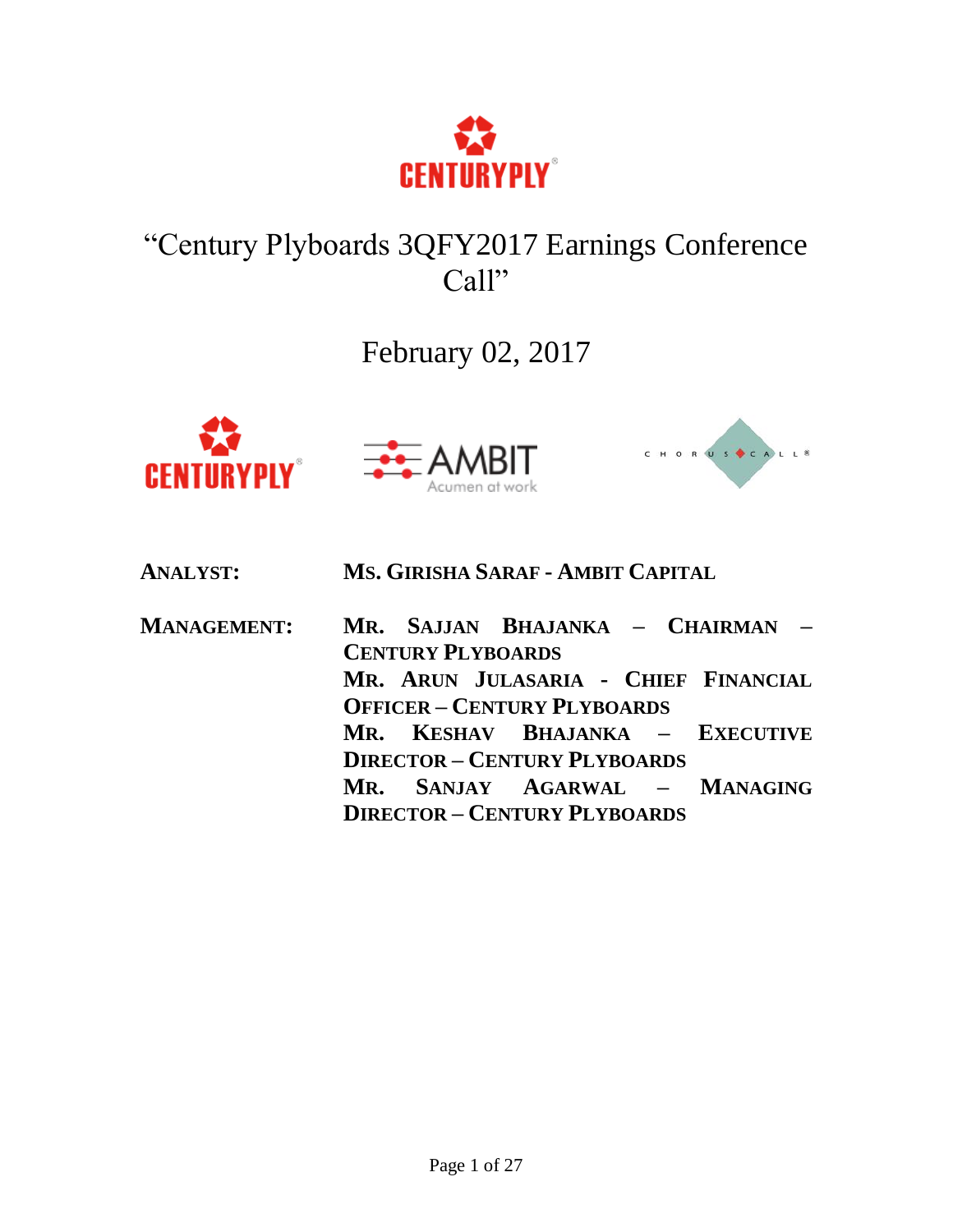

- **Moderator:** Ladies and gentlemen good day and welcome to Century Plyboards 3QFY2017 earnings conference call hosted by Ambit Capital. As a reminder, all participant lines will be in the listen-only mode and there will be an opportunity for you to ask the questions after the presentation concludes. Should you need assistance during the conference call, please signal for an operator by pressing '\*' then '0" on your touchtone phone. Please note that this conference is being recorded. I now hand the conference over to Ms. Girisha Saraf of Ambit Capital. Thank you and over to you!
- Girisha Saraf: Good afternoon everyone thanks for joining into the 3QFY2017 earnings conference call of Century Plyboards. We have with us the management of the company Mr. Sajjan Bhajanka, the Chairman, Mr. Keshav Bhanjanka, Executive Director and Mr. Arun Julasaria, the CFO. I request the management to give us brief highlight and then we can open the floor for questions.
- **Sajjan Bhajanka:** Good afternoon friends. I am Sajjan Bhajanka, Keshav, my son, an Executive Director in the company and Mr. Arun Julasaria, our CFO they are with me in welcoming you to this 3Q results conference. Before we interact, I would request Mr. Julasaria to give you a brief about the financial results. Mr. Julasaria.
- **Arun Julasaria:** Good afternoon ladies and gentlemen. Before I start I would like to state that this concall is just to discuss the company's historical numbers and future outlook. It should in no way be taken as an invitation to invest in the company. The financial results along with analytical presentation is already uploaded on our website and mailed to most of you. So I will just take you through macro figures.

On a year-on-year (YoY) basis, we booked 11.8% topline growth in 3Q. The YoY growth for nine months is 8.9%. EBITDA margins are slightly lower from 18.5% to 16.6% for the quarter and from 17.9% to 16.8% for nine months.

PBT for the quarter is down from 12.6% to 10.5% and for nine months it is down from 12.2% to  $11.9\%$ . You can appreciate that 3Q was a challenging quarter due to demonetisation effect and as such our orientation was more towards holding market share rather than maintaining profitability. You will also notice that financial results like RoE, RoC etc., are slightly on the adverse side but that is due to the ongoing **MDF** project and recently started particle board unit, both of which are yet to contribute to profitability of the company.

With this I will **rest** my statement and open conference for questions and answers.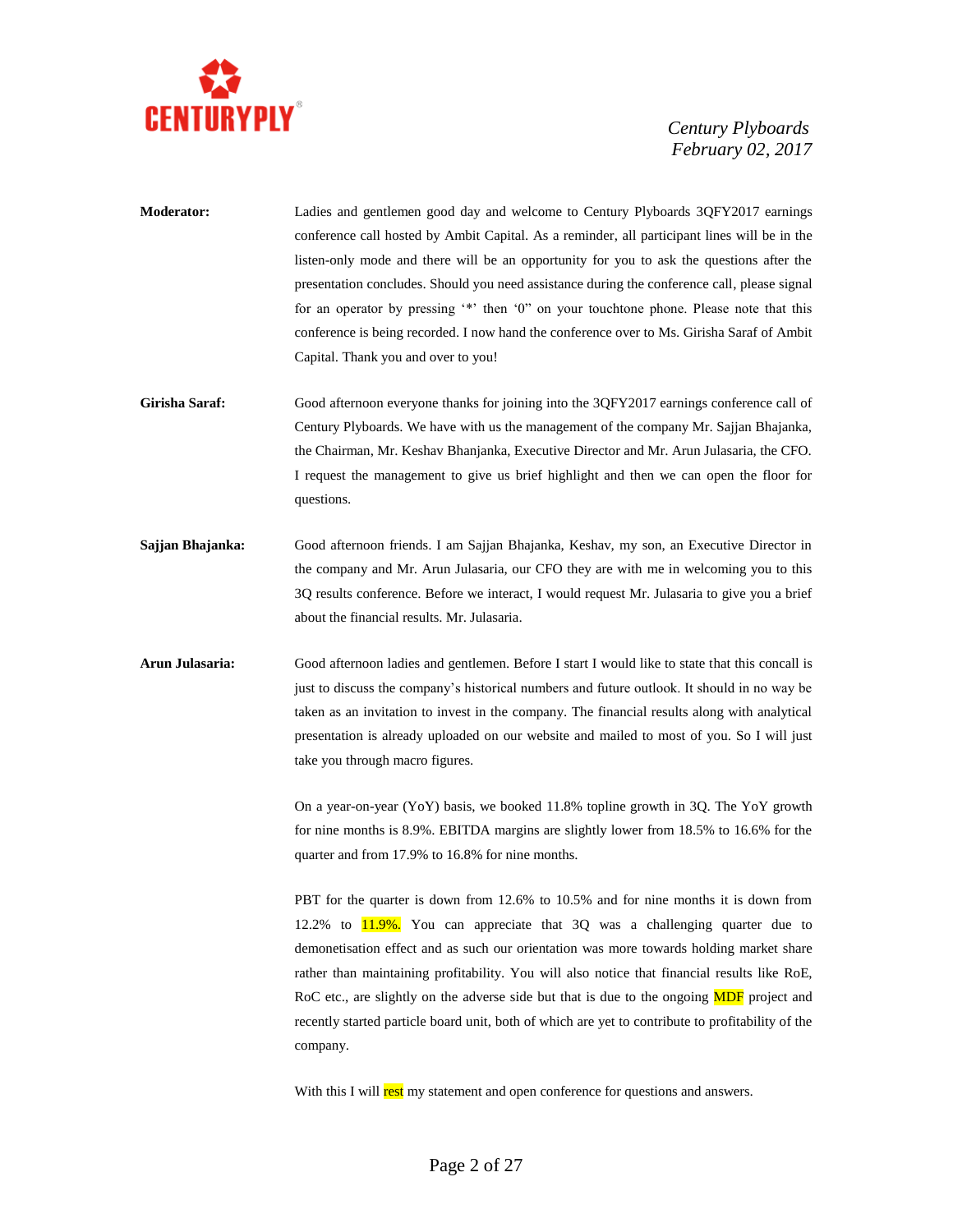

- **Moderator:** Thank you very much. We will now begin with the question-and-answer session. We take the first question from the line of Basudev Banerjee from Antique Finance. Please go ahead. **Basudev Banerjee:** Congrats Sir for the good set of numbers. So just wanted to know within the plywood volume, what has been the Sainik volume break-up? **Arun Julasaria:** I would just tell you. The volume of the Sainik for the quarter was almost great. I will tell you the exact number. It is 11,819 cubic meter against 12,037 cubic meter in correspondent last year. **Basudev Banerjee:** Second thing Sir, like broadly if you see overall ply volume in a demonetisation quarter, QoQ has been exemplary, much, much better than even the past two quarters. So now how to look at the quarter that is coming? Whether it was some after effect of demonetizationled pre-buying etc., or how to look at the volume down the line, assuming demonetisation effect is broadly over?
- **Sajjan Bhajanka:** Yes, we can presume that the impact of demonetisation is over on our product because our January figures are equally good. It is better than the last January, we have just concluded day before yesterday so that is also positive so what we can conclude is that the unorganised sector that is more in this space and somehow they are not able to maintain their productivity and that is why there is some scarcity in the market. So the people like we are retaining our customers in organised sector and there is some migrations from the buyers of the unorganised sector also.
- **Basudev Banerjee:** Sir, last time on media interaction you said that there were some price rationalisation in this kind of environment so are you in a situation to reverse that price cut or this kind of pricing environment will continue?
- **Sajjan Bhajanka:** There was some price benefits so we adjusted the cost increase during the last one year because the prices were going up, the electricity and others is like all the costs are increasing like time-to-time and every year the increase we take some price increase but this year so far we have retained and because due to challenge of demonetisation we thought it is better to retain our market customers even if we lose a percent or two in EBITDA or in PAT but our first priority should be retaining the customer. So now, I think we are contemplating on this and may be we may have to increase our prices.
- **Basudev Banerjee:** Anyhow Sir irrespective of that you have maintained your margin north of 16% despite all these things?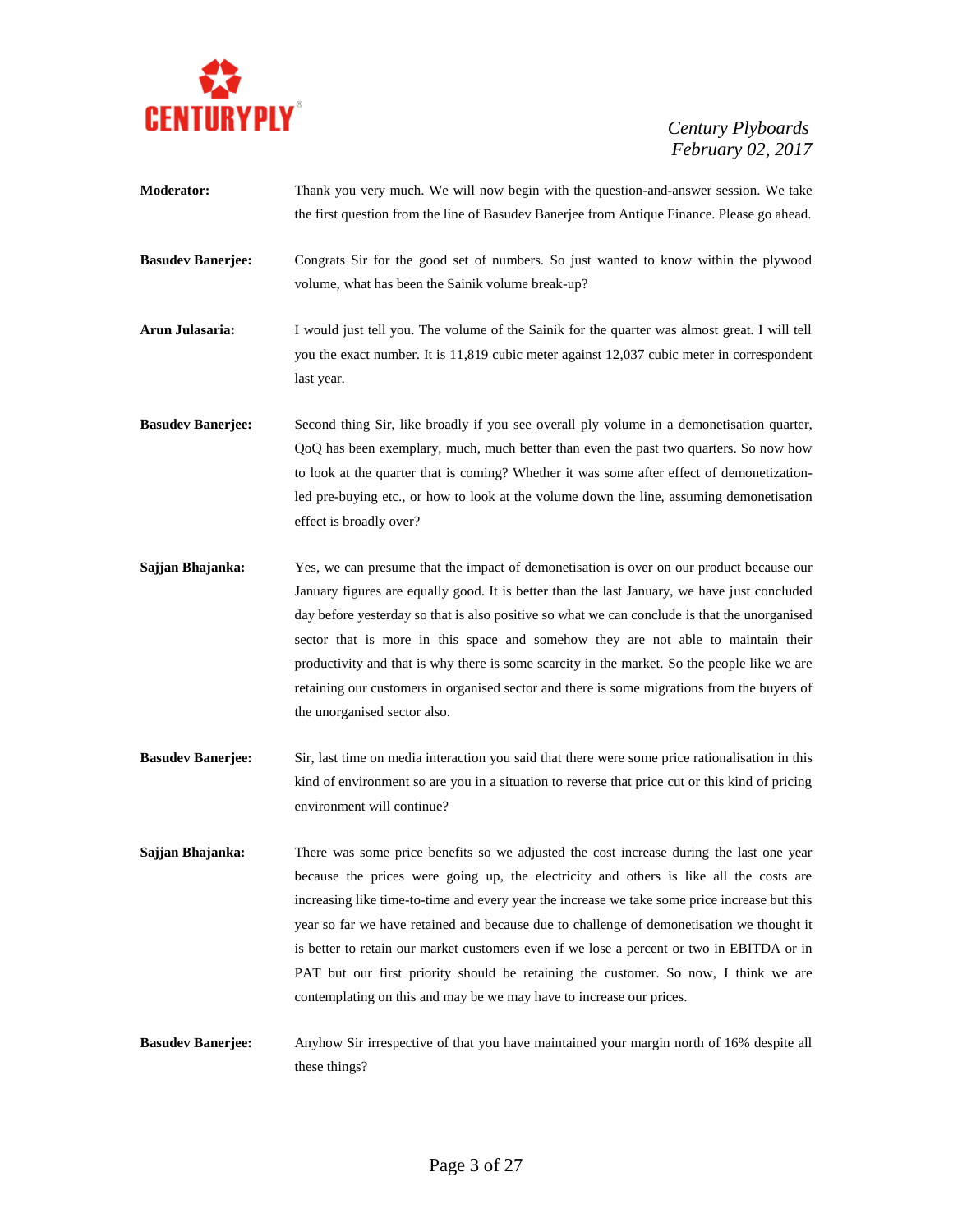

**Sajjan Bhajanka:** Yes. **Basudev Banerjee:** Last question Sir; about the MDF project. How it is panning out in terms of timelines and how to look at the production in FY2018? **Sajjan Bhajanka:** Yes, it is on track and still we are maintaining our due date to be March two months on so within March we are likely to complete the project so obviously in the month of March it will be like may be for the formal inauguration only but actual action would start from April. **Basudev Banerjee:** Sir, broadly what kind of volume we were expecting out of the plant in FY2018? **Sajjan Bhajanka:** We are planning so many things and along with starting the plant in MDF, we are planning pre-laminated MDF, we are planning flooring also, we are planning on doing some furniture made out of this and we are also planning to start manufacturing those using the MDF and may be we were also planning to bring some cheap decorative veneer using thin MDF as a mase. So we shall press Recon veneer on the MDF so this all are in planning. So may be within a year, within the very first year, April to March next year within that we shall introduce all these products. So, to a large extent we shall go for value addition. **Basudev Banerjee:** Sure Sir. So basically I am thinking from the angle that your competitors' MDF volumes have declined quite substantially and even before demon their outlook on domestic MDF market was not that great for the near term so under that background you are adding capacity and having a much more positive outlook. So on that angle I am just trying to understand? **Sajjan Bhajanka:** Particularly in North India there was no competition from the unorganised sector in the MDF. So there were very limited producers, only three producers. So, Green is almost catering to the 50% production and demand and 50% was shared by **Shirdi** and National. So in North India that was the scenario. The large impact of demonetisation, the sales and everything has come down for many manufacturers. This fund was not available so that is why the impact and because there was no other cushion available for plywood we had unorganised sector. There was some migration from unorganised to us. But, historically, if I go like earlier there were only two plants Mangalam and Nu Chem. These were manufacturing only 200 cubic meters then this three-four people, Bajaj Hindustan, Green and National started almost together and the production has started from 200 cubic meter to 1,200 cubic meter. The market absorbed everything and for two-three years everybody was selling 100% of their production and still, in terms of imports, they are increasing at the rate of 50%. So there is immense possibility. The Indian market is very big and availability was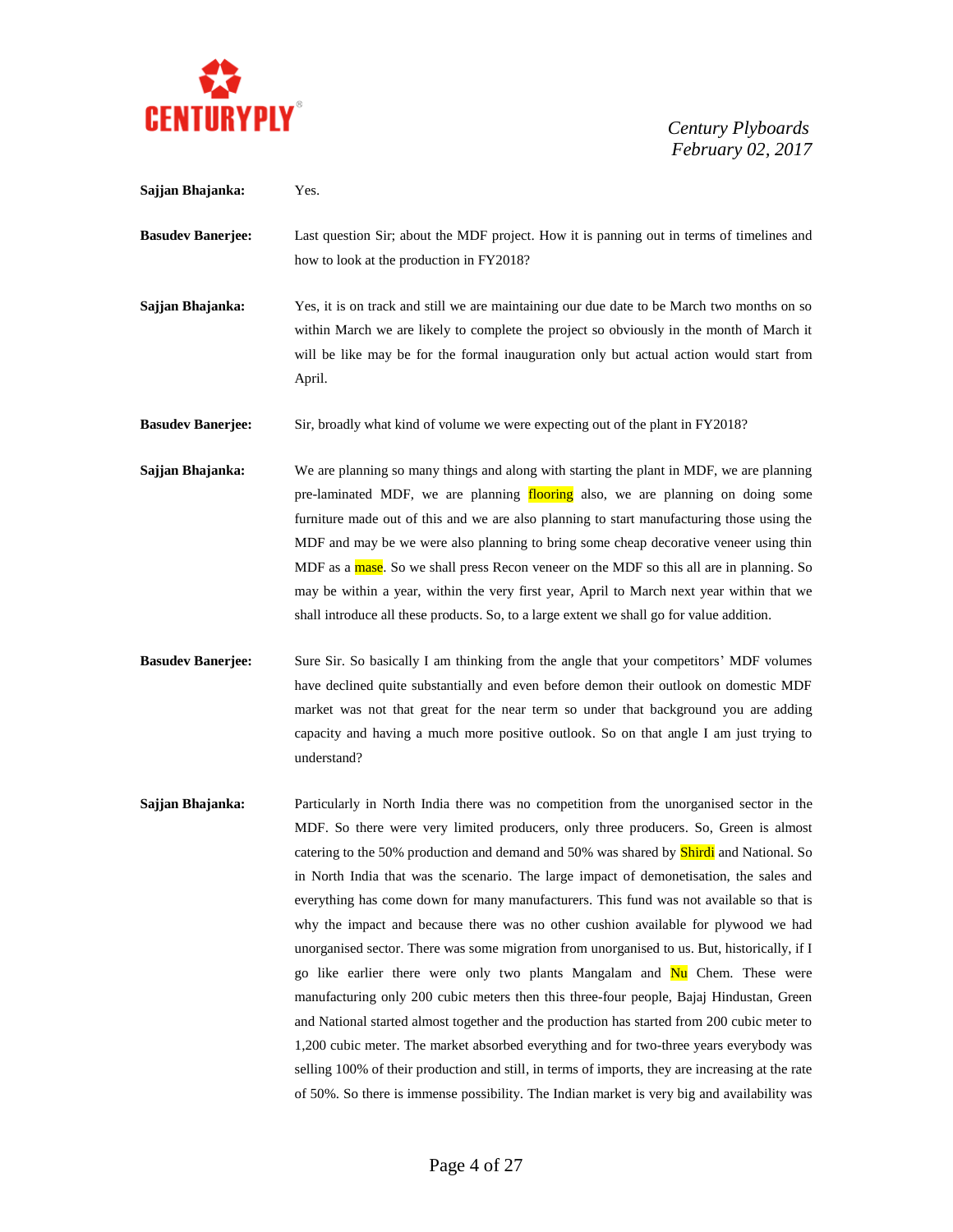

constant and may be even more material would be available then MDF would be used for many more applications.

- **Basudev Banerjee:** Sure Sir, hopefully when GST comes in the middle of next year, your capacity would also come on stream. So that will be the proper timing.
- **Sajjan Bhajanka:** Yes.
- **Basudev Banerjee:** Thanks and that is all.

**Moderator:** Thank you. We take the next question from the line of Anshuman Atri from Haitong Securities. Please go ahead.

- **Anshuman Atri:** Thank you for the opportunity and congratulations on the results. So my first question is regarding market-share gain for the Century during the quarter, how much do you have seen market-share gain and how much of the unorganised would have shut down and what portion of it is with respect to the market?
- **Sajjan Bhajanka:** You know unorganised is unorganised and there is no data officially available. I will share one information which you could get from the National Data Bank that there are around 3,300 plywood units in the country and out of 3,300 units, 2,500 are totally exempted, the turnover is less than Rs1.5 crore, 700 units are under the partial exemption their turnover is Rs1.5-5 crore and only 100 units are there which are in the full duty paying sector from the day one. So that is the scenario but in market we are seeing the stress. In the market we are seeing non-availability of the product and the people migrating with their customers for the cheap products they are now turning towards us.
- **Anshuman Atri:** In terms of pricing, Sir you said you are going to hike prices. Is there any quantum you can specify as to how much the price hike would be?
- **Sajjan Bhajanka:** We are also overcoming this situation and I think Sanjay Agarwal is also there with me our MD. So he can give you more idea.
- **Sanjay Agarwal:** As far as, see in this situation, if you increase price, I do not think it is a right signal to the market. For the moment, actually, this is the first year probably in so many years that we have not increased any prices and right now also there is a need but we believe that whatever cost has gone up because of whatever had happened I do not think that the cost will get there, I expect the cost to go down. At the moment we do not plan to increase the prices.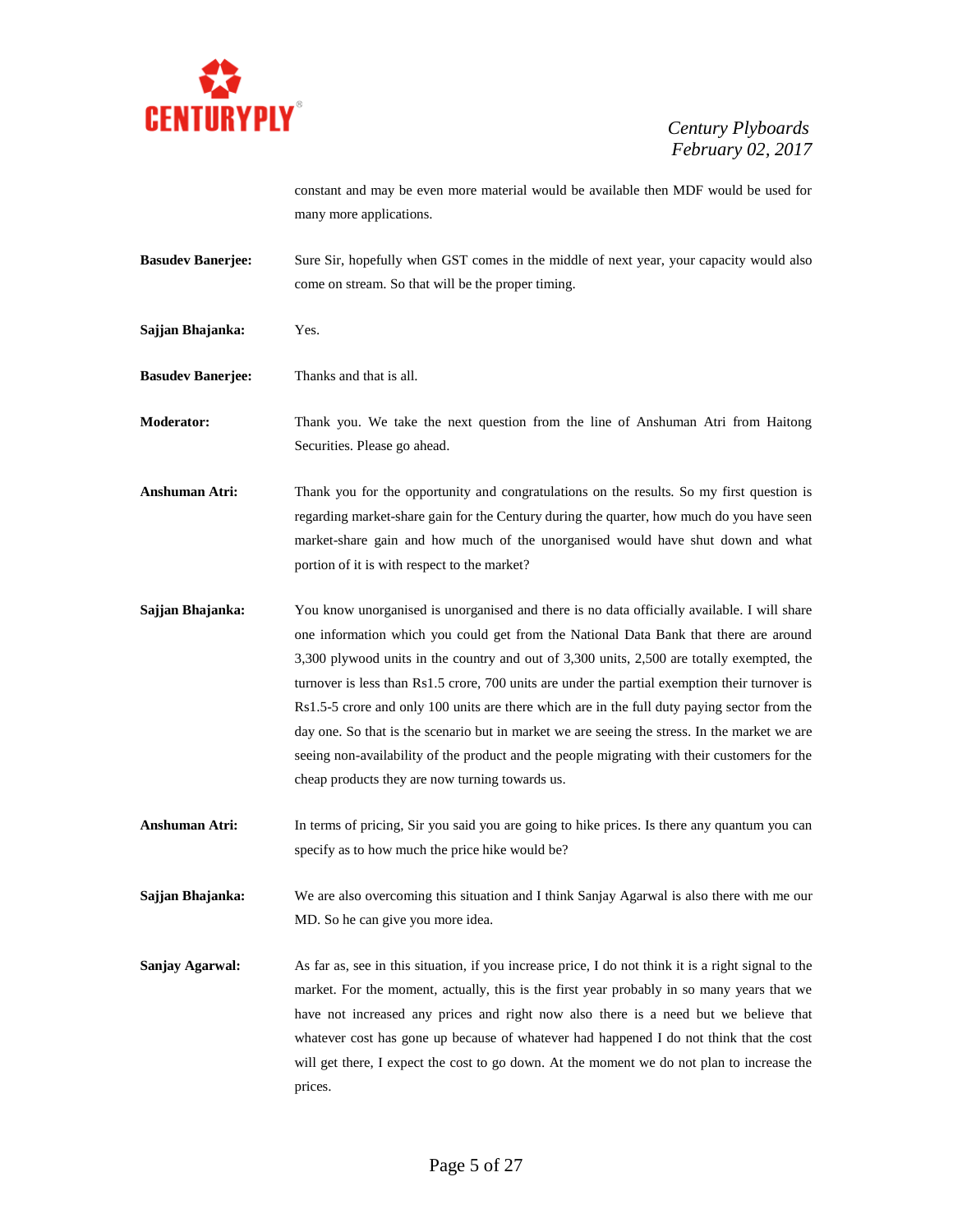

- **Sajjan Bhajanka:** I think we shall take the call on the introduction of GST because at what rate GST would be applicable on our product if it is 18%, it is likely to be 18% because after 18% there is a slab of 28% and that is for luxury and other things so no way we qualify for that luxury. So we sell, in most likelihood, in 18% slab and if we are in 18% slab then may be without increasing the price also we shall have substantial margin so we will hold this decision for another three months, may be three-four months and after the certainty of GST and if the rate is advanced in that case we will decide and if it is 18% may be we will be comfortable enough without increasing the price also.
- **Anshuman Atri:** Okay, one last question is regarding the hardwood log prices. So you have seen prices moving up from October onwards what is your outlook on hardwood prices for next year?
- **Sajjan Bhajanka:** This hardwood is little misnomer also because of two timber species available in plenty in India. One is Eucalyptus and one is Popular. So both of these are timber plantation but Eucalyptus is the hardwood and now the availability of the Eucalyptus is quite big. So most of the units they have converted from the imported hardwood to the Eucalyptus to the hardwood part and for an alternative layer may be people or using only hardwood that is Eucalyptus and may be alternative layer of Popular also. Imported there is space because Burma export of timber the Malaysia and Laos, our traditional supplier countries most of them had done the export of timber. But fortunately core is available. We are importing core in big way from China, Vietnam, from some other countries and from even Laos and even Myanmar where our own manufacturing kilns are there so we are getting some Garjan Core through those and we are importing from China and Vietnam. And then there is plenty of plywood core because demand is less in India and plantation has grown so there is a pressure also on the plantation timber, prices are substantially come down.

Anshuman Atri: Can you give some price as to how it has changed?

**Sajjan Bhajanka:** Minimum 25% prices have come down from average of 700 to 800 it has come down to 500 to 600.

**Anshuman Atri:** Okay, thank you and all the best.

**Moderator:** Thank you. We take the next question from the line of Nehal Shah from ICICI Securities. Please go ahead.

**Nehal Shah:** Sir, congratulations for very good set of numbers. Sir a few things, just a repeat I just missed out the number of Sainik? What was that 11,819 CPM versus 12,000?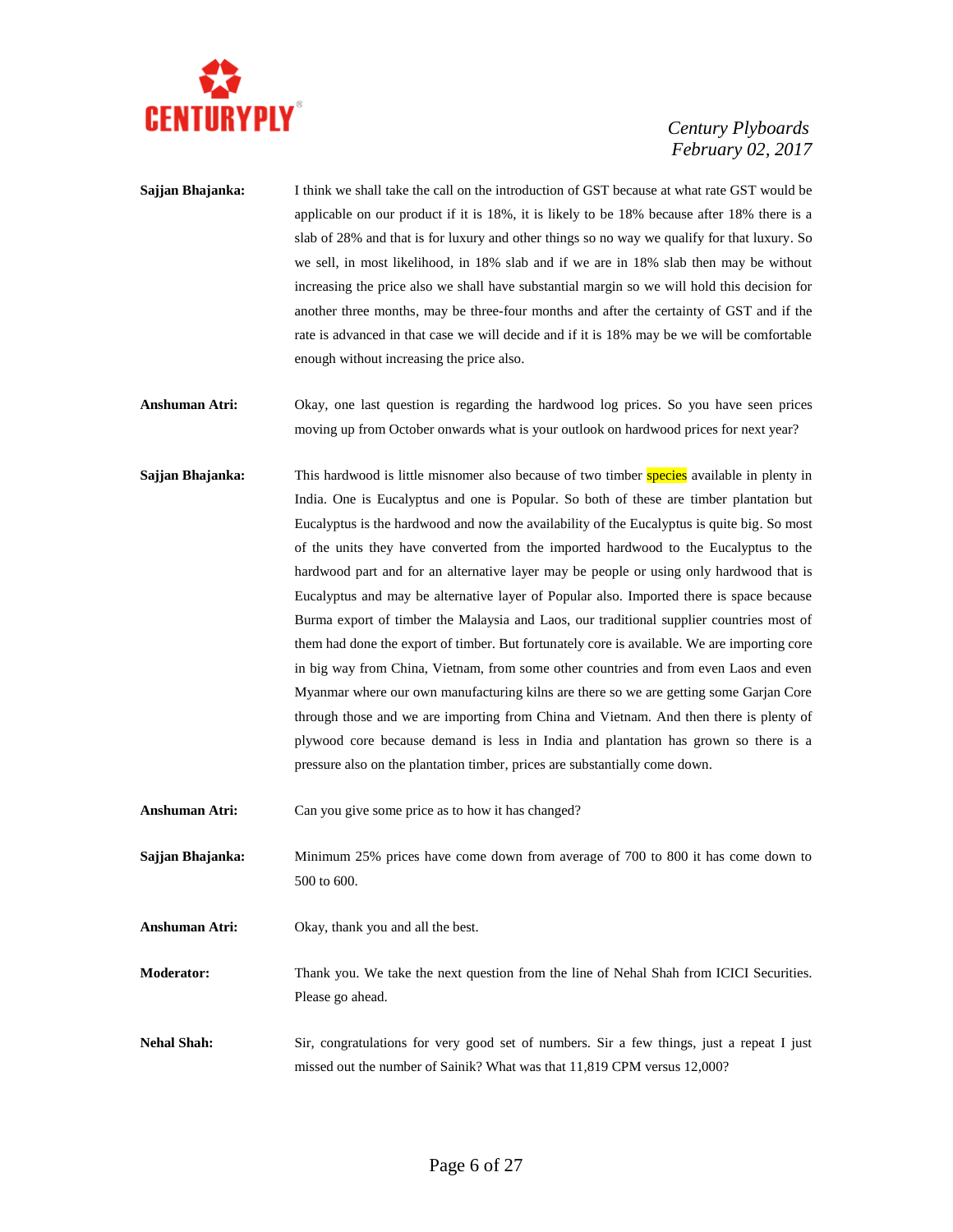

#### **Sajjan Bhajanka:** 12,037.

**Nehal Shah:** 12,037. Okay, now coming back to the questions. Sir, the PLPB unit has shown up obviously the initial losses now how far you will think and what volumes are we likely to continue with the losses. Can you give some colour on that?

**Sajjan Bhajanka:** There is no loss on the EBITDA level but it was, usually, the first quarter for the particle board plant and being introduction of material and there were some the customers existing elements for supply most of them they were importing the material and so on the EBITDA level there is profit but it takes some time to reach optimum production so I think from April onwards, we shall be operating at the full capacity and there is a requirement in the market of the pre-laminated because we are like maintaining our production in 9/6 size so this 9/6 pre-laminating companies are very less and the customers they need the OEMs they need the pre-laminated material so for 8/4 there are many companies working there buying their board and pre-laminated and sell to the OEMs but for 9/6 there are not many people, we have our own pre-laminating line, but that capacity is of only 1,000 boards per day and we have imported one line which will take may be another two-three months to commission. So that will have another 2,000 capacity per day. With 3,000 capacity of prelamination then we sell with very comfortable position to meet the requirement of the OEMs directly.

**Nehal Shah:** So now, the other question is with respect to realisation in face veneer, now the face veneer realisation has gone up remarkably more than 100%. I believe that is because of a sale of external high-grade veneers. So, has the strategy changed from selling of external low-grade material to high-grade material? Or is it just a one-off quarter where we have seen a sale of external high-grade veneers?

**Sajjan Bhajanka:** There are two-three factors for this one thing that Keruing is not being imported anymore in India and we import Keruing in the veneer form only and that comes from Laos and Myanmar. So, this is one thing, then for our domestic peeling, we have introduced one new team that is Pencil Cedar/PQ it is being imported from Solomon Islands and the price of the timber is less and that gives equally good material to us, so partly, we have started using PQ material in our own production and partly we are using like imported Keruing veneer from our own units but as we are using high-grade veneers of Keruing for our own production and low-grade we are selling but now as we have started using PQ also so we have surplus of PQ also and surplus of Keruing also. So both the 'A' grade partially we are using for our own production and partially we have also started marketing.

**Nehal Shah:** And going forward also is this realisation going to sustain or will come back?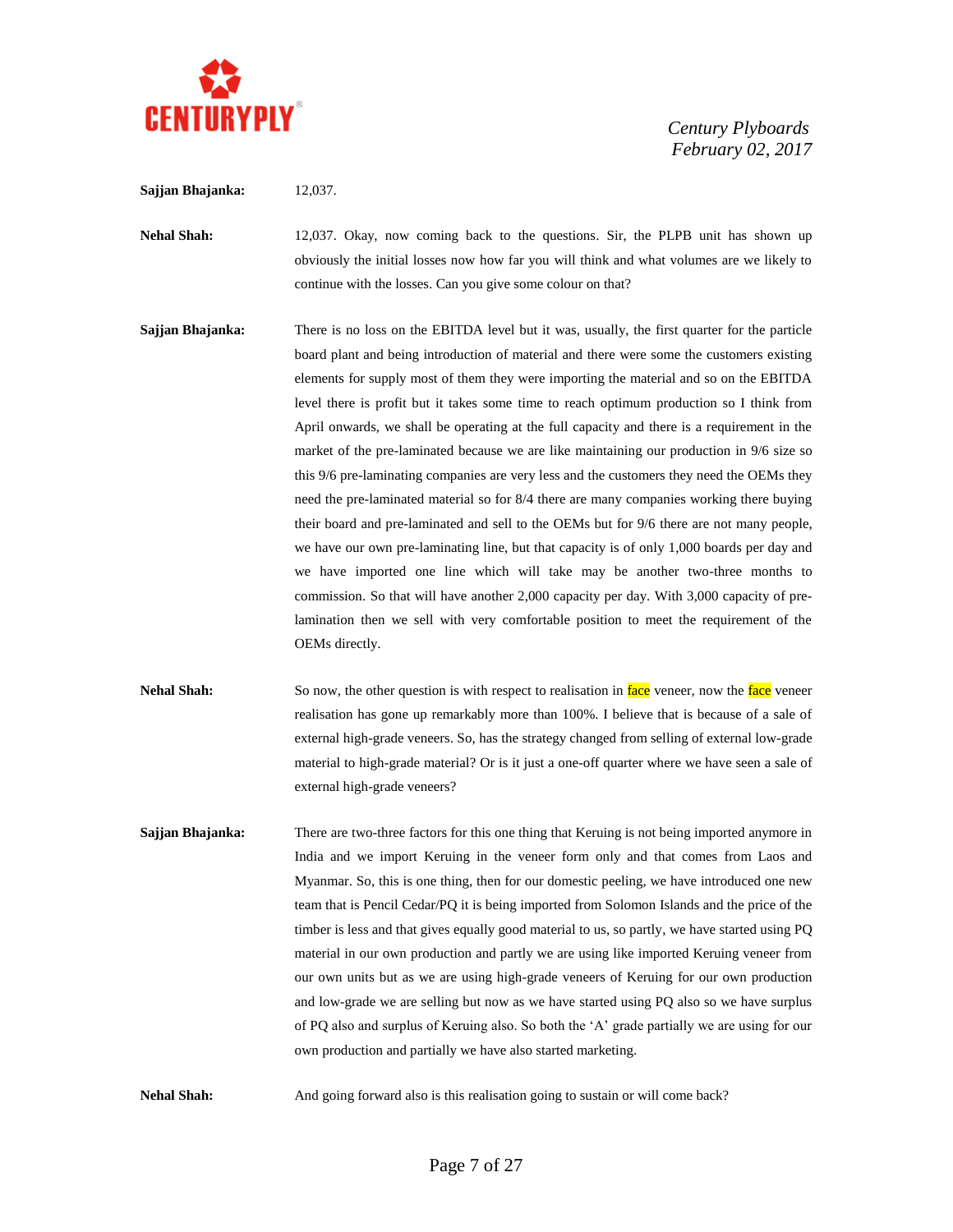

- **Sajjan Bhajanka:** Yes it should sustain because in Myanmar when the cutting of logs lasts for the whole year because they had excess inventory and again they have announced from April 1, they are allowing the cutting of trees again so temporarily there would be some scarcity and that may be a good opportunity for us because we have built substantial stock in Myanmar we have taken some space from Myanmar government in their empty timber yard we have dug and we stored that timber. So that basically, we shall use, we cannot maintain the production what we used to maintain but at the lower capacity we sell and carry it over to the next December. So, we shall maintain but there would be some stress on Keruing this thing and the price would be on the upside and at the same time we shall be increasing the production of Pencil Cedar/PQ.
- **Nehal Shah:** Sir my last question is in the other section I believe you have reported a PBT loss of Rs2.73 crore. Now, is this largely related to phasing out of the furniture business and are we done with these losses?
- **Sajjan Bhajanka:** In the furniture business, we are continuously losing money for the last five years and the total loss may be Rs25 crore plus and finally we have taken a call to close that division so temporarily we have closed in the month of September and as we are closing there were so many franchise and other peoples, so we satisfied each and everybody. There is no legal case nothing whatever compensation we had to pay to anybody we have done it and amicably we have abandoned that division and then the leftover stock also we have 100% diluted. May be at a lower realisation, may be at a loss but now we do not have single penny stock left in our furniture division so that very successfully we could wind up but we incurred some loss in that.
- **Nehal Shah:** Right, so henceforth we are now going to see...?
- **Sajjan Bhajanka:** That chapter is closed and now our motto is that there must not be any loss-making item in the Century Plywood.
- **Nehal Shah:** Great Sir. That is all from my side.
- **Moderator:** Thank you. We take the next question from the line of Nakul Manaktala from Samaira Investments. Please go ahead.
- **Nakul Manaktala:** Congratulation on good set of results. Now three questions, the first is on working capital, I know you guys are not at a cash investment cycle of 70 days so there has been improvement YoY but what else are you doing now to improve your matrix and what is the level of cash investment cycle which you could be comfortable at?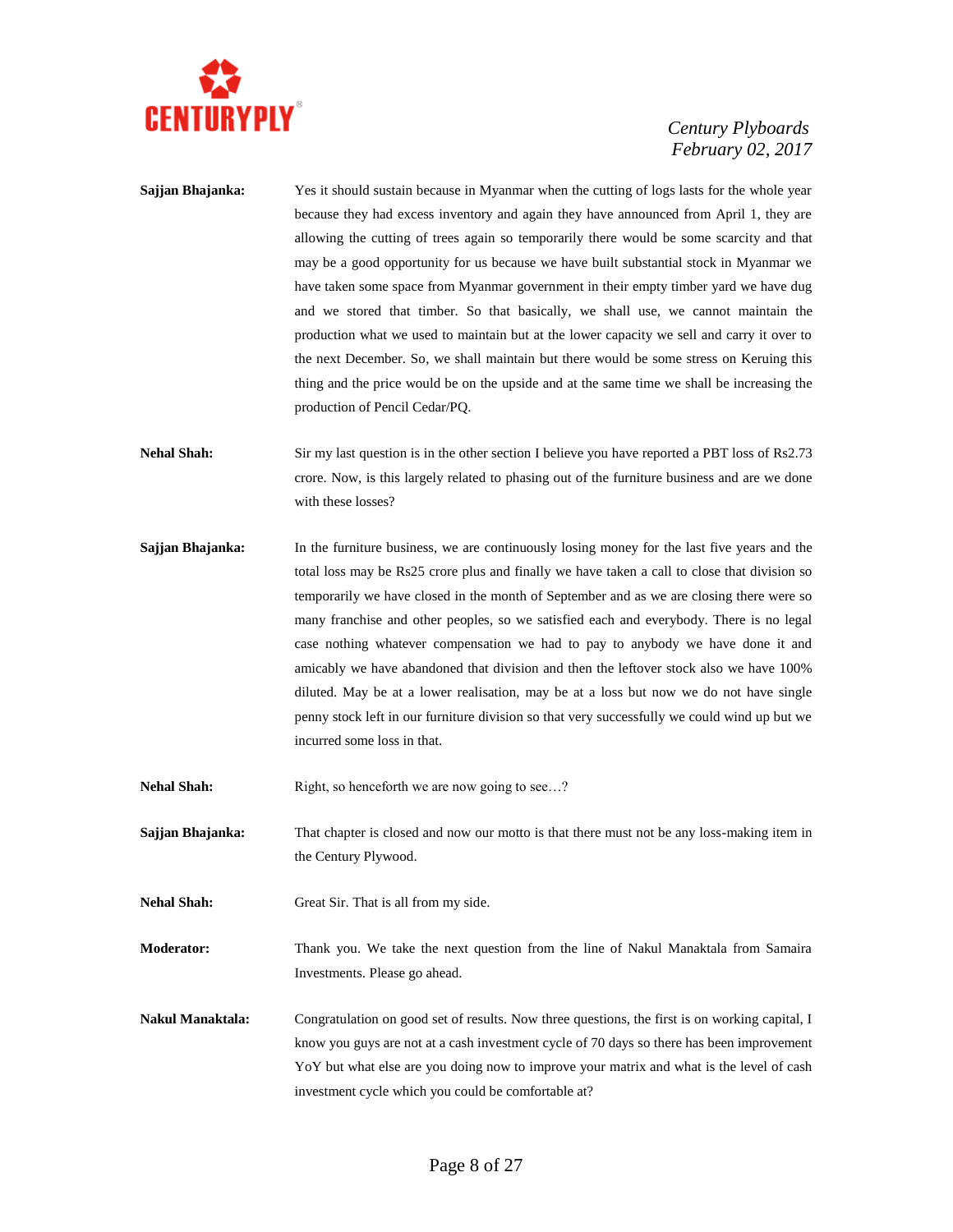

**Sajjan Bhajanka:** I think this is a technical question, so I will take help of Julasaria.

**Arun Julasaria:** Now, in working capital cycle, major elements are debtors only and this is an industry practice. Although we are trying our best to reduce the quantum of debtors by introducing channel financing etc., yet those things are likely to take time. So, we cannot say what is going to be in the next quarter but of course we are trying to reduce to the extent possible, whatever we could do in inventory we have already done, we find that our inventory level has come down in 2013-2014 from 62 days to now 30 days. So, wherever it was possible we are doing our best but on debtors' part of course. We are working hard but let us hope the best will happen but this is industry practice. So we cannot say in definite sense what is going to happen.

**Sajjan Bhajanka:** Generally, we are happy giving credit because if we sell for cash then we have to give 3-4% cash discount for two months' credit. So, there we indirectly lose money.

- **Nakul Manaktala:** Okay, understand. Now in terms of GST, I am trying to understand what is the price differential between your product specifically for plywood and laminates versus the unorganised sector and with the GST what type of market-share gains can we expect based on the fact assumption that the price differences between their product and your product will reduce?
- **Sajjan Bhajanka:** In response to some earlier question, I have explained about the mechanism of this thing the exemption and other thing. So far, the exemption was if your previous year's production is less than Rs5 crore then this year you will get 100% exemption up to Rs1.5 crore and then from Rs1.5-5 crore you have to pay duty and if he has not crossed Rs5 crores then you are again available for exemption next year. But in GST, the threshold limit has come down to Rs20 lakh. So that means all the existing players who were operating Rs1.5 crore now they will not be available for exemption because they have to give a declaration that their previous year's turnover was not more than Rs20 lakh. So this cannot be case in relation to even a single unit so that means the entire sector will go out of exemption then they will lose the benefit of exemption from data keeping, from filing their returns and everything would be under the record under GST domain. The GST is little different than the VAT. Here, the credit would be available to bill-to-bill, item-to-item. So it will not be that you can take credit in cement against steel that is not possible. For plywood you would be able to take credit in plywood. So our problem was that all the unorganised players they were not returning the benefit. So removal all other things they were reducing the cost but they were passing on that cost to the market. So creating the artificial, the low price is basically stealing the duty. So, this will no more be the case and there would be more level-playing field in future, so that will help us.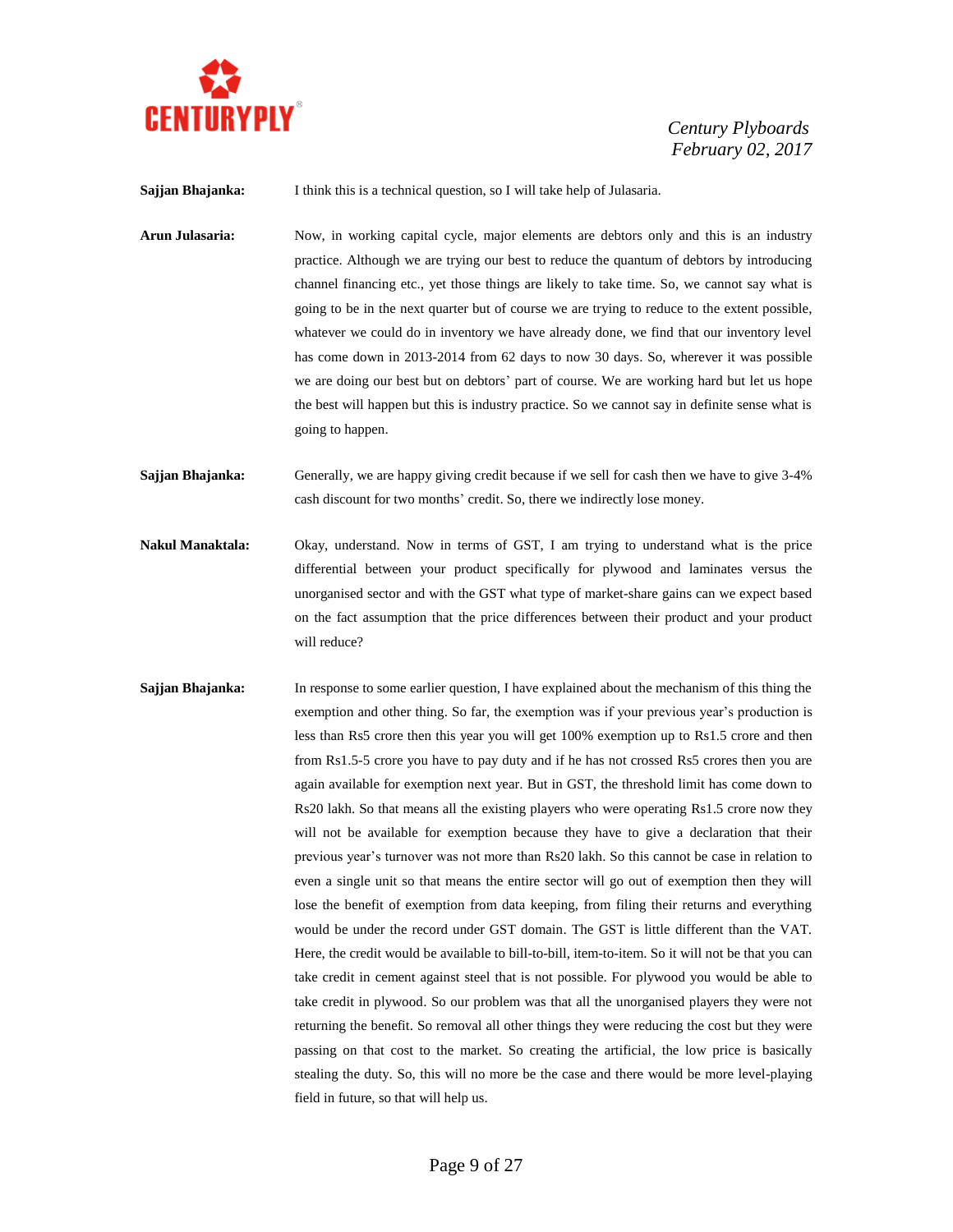

**Nakul Manaktala:** Okay understood. One final question, so you said obviously the prior quarter because of demonetisation your focus was on holding market share versus maintaining profitability so what steps did you take to kind of achieve some level of normalcy in a tough quarter? **Sajjan Bhajanka:** Yes, our people were working hard to increase the material in the market so it should be available at every dealer and sub-dealer and there was requirement in the market whether this January 31, we had order in excess of demand around 8 lakh square meters material we could not supply, we had the order but that material was not readily available with us. So, we are augmenting our production in different units and now we are preparing ourselves for bigger demand and at the same time more there was demand there was introduction of GST. **Nakul Manaktala:** Okay thank you so much. **Moderator:** Thank you. We take the next question from the line of Rahul Agarwal from ICICI Prudential Life Insurance. Please go ahead. **Rahul Agarwal:** Good set of numbers. My first question actually I missed this, how is the January sales been exactly? **Sajjan Bhajanka:** Yes, it is better than the last year January. **Rahul Aggarwal:** And how about this quarter? **Sajjan Bhajanka:** Around 5% more. **Rahul Aggarwal:** Okay and second Sir, I wanted to understand on the ground dealer-level liquidity and inventory situation? **Sajjan Bhajanka:** Yes, because Century was dealing in the 100% cheque domain and like although there is some cash crunch in the market but mostly our clients because earlier also they were paying by cheque or they were paying the official money so we do not think there is much problem in that. **Rahul Aggarwal:** But so broader industry-level dealer-level and what are they sitting on huge inventories or as it has all been absorbed? **Sajjan Bhajanka:** Yes, it is absorbed. Every level inventory has been diluted. **Rahul Aggarwal:** Okay. So Sir secondly on this can you give a sense on the retailer demand and the builder demand? How has it panned out?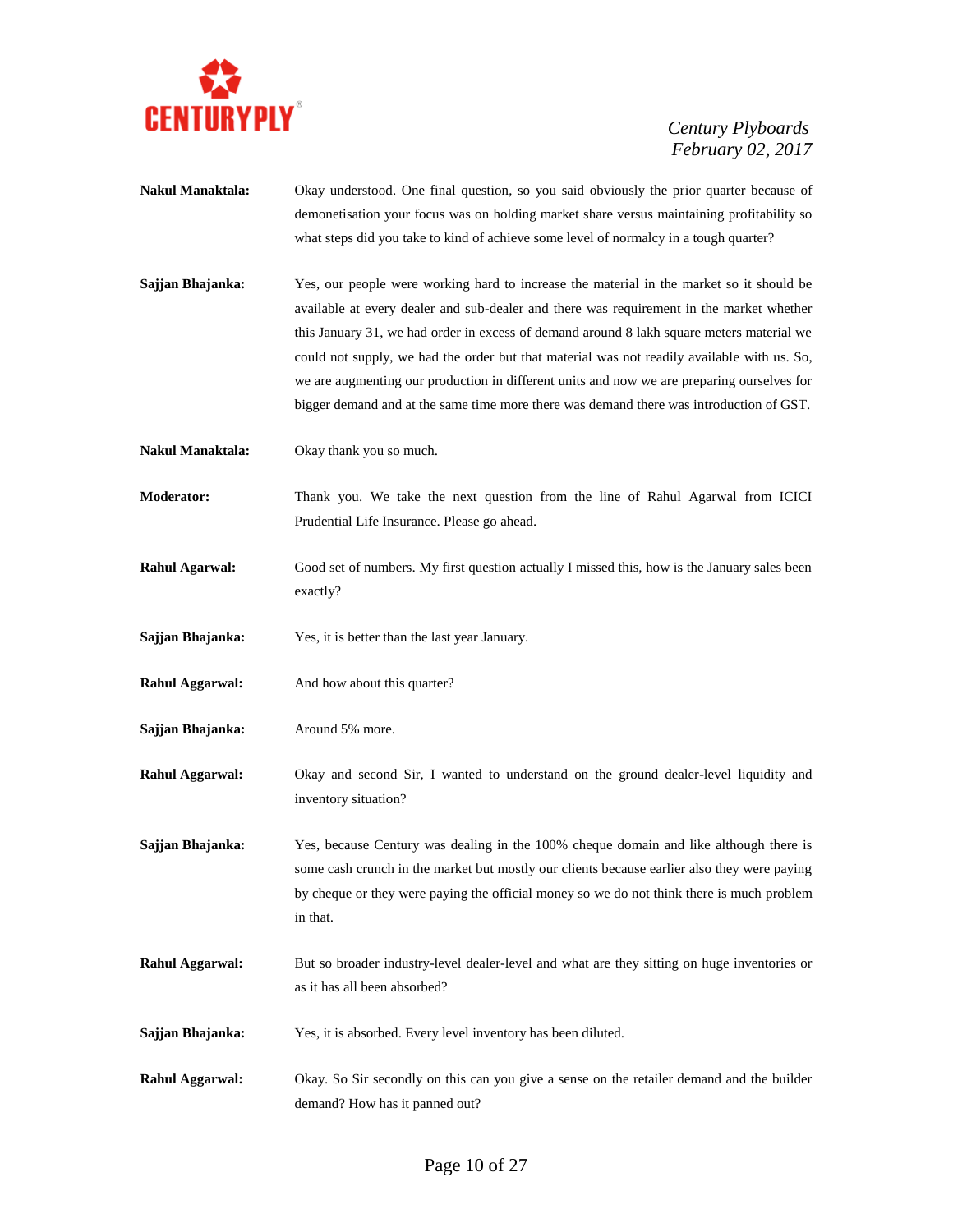

**Sajjan Bhajanka:** I think Sanjay is with me I would request Sanjay.

**Sanjay Agarwal:** In January, our data is very clear, even cities like Mumbai or Kolkata where actually we are selling to wholesalers, the wholesaler gives to carry a large amount of stock but in January most of their stocks have been diluted and we have procured orders from smaller retailers and given to our wholesaler so that means the movement at the ground level is much, much better right now than what we had probably in the last nine months actually. So this actually is the most important and most I could say, the best time we have received in the last two months actually.

**Rahul Aggarwal:** And this is for both the builder segment and the retailer segment?

**Sanjay Agarwal:** Mostly, Century Ply is a product which is bought by customers, we would go on a branded segment but with that segment, yes, **builder** segment, there is a problem of payment. We have always been very cautious. We sell mostly I think 10% to 12% in products. We do not sell more than 10% to 12% products.

- **Rahul Aggarwal:** Okay, so secondly Sir, can you give us some sense of this divergence between different geographies? How are they behaving like north or south something different or all are in sync?
- **Sajjan Bhajanka:** I think the best geographies, which are behaving best, is the south right now. For us this is a great area. According to me west is an area which is behaving so well for sometime, you can say for about a year or a little more. North is also okay, but east and south are really doing very well.
- **Rahul Aggarwal:** Sir my last question, how is our branding and advertising going to be going forward?
- **Sajjan Bhajanka:** Have you seen our Advertisement on television?
- **Rahul Aggarwal:** Yes, Sir, I have seen definitely.
- **Sajjan Bhajanka:** How did you like it?
- **Rahul Aggarwal:** It was very good.
- **Sajjan Bhajanka:** May we convey any message to you?
- **Rahul Aggarwal:** So just on the numbers front our A&P percentage should be expected to go up from there?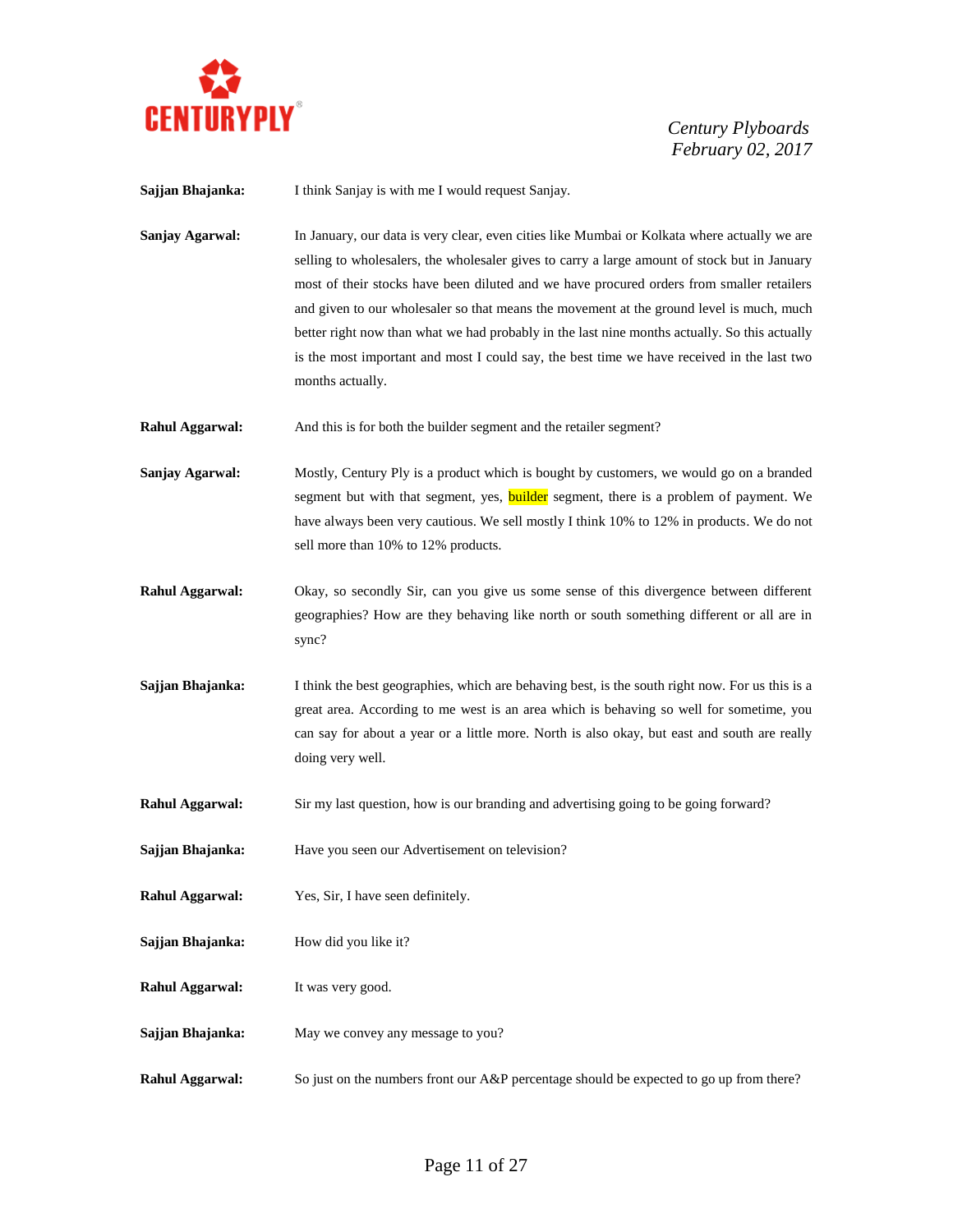

- **Sajjan Bhajanka:** No we have a very, very clear-cut and fixed percentage of spending on advertisements. Next year we are looking at a big growth because of GST so may be we will cut a little bit of cost as far as advertisement is concerned because if the growth is higher we will not be spending more than what we are spending now. So the ultimate percentage of expenses on Ads will be little better. We are not going to reduce advertising, and advertisement expense % will go down.
- **Rahul Aggarwal:** Thanks a lot Sir and all the best.

**Moderator:** We take the next question from the line of Prashant Kutty from Sundaram Mutual Fund. Please go ahead.

- **Prashant Kutty:** Thank you for the opportunity Sir. Sir, my first question is on the market-share side, sorry to repeat it again, but if you typically look at the competitor's number they reported actually a decline as well while you highlighted one point about gaining market share probably from the unorganised guys as well. Could you help us would you actually gained shares in the organized as well because it seems to be the cases of a simple example and what I also got to hear from concall was that that they said they have not really extended any kind of credit or any kind of freebies to the trade which probably the other market would have actually. So just if you could help me understand this particular thing and incrementally how is the organized market been in January-February?
- **Sajjan Bhajanka:** Usually, we meet our peers on the different platforms in the marriage or **party these things** so almost everybody was positive about the market. Whenever I ask anybody, some other player in the organised sector, but all were jubilant, yes, there is a very good demand, demand is there so I assume for the organised players there is come casualty in the organised sector. So say the overall demand is set to be 10% less and the unorganised production is say 15% less so there is still 5% gap in the demand supply and that is coming to us. So this is my assumption and may be there are so many problems of the availability and other things may be they have exhausted the case. In the process when they had to deposit the money and other things and they had to prepare their creditors so there the entire cash money available to with them they have exhausted and put the unorganized sector means of trade by the cash for the organized sector there are so many instruments like cheques, bank guarantee and other things, we give credit, but unorganized sector the only instrument was cash and that is badly impacted. So may be that is creating some problem for them and so I do not say overall market is grown, there is better numbers, but yes, for us it is better.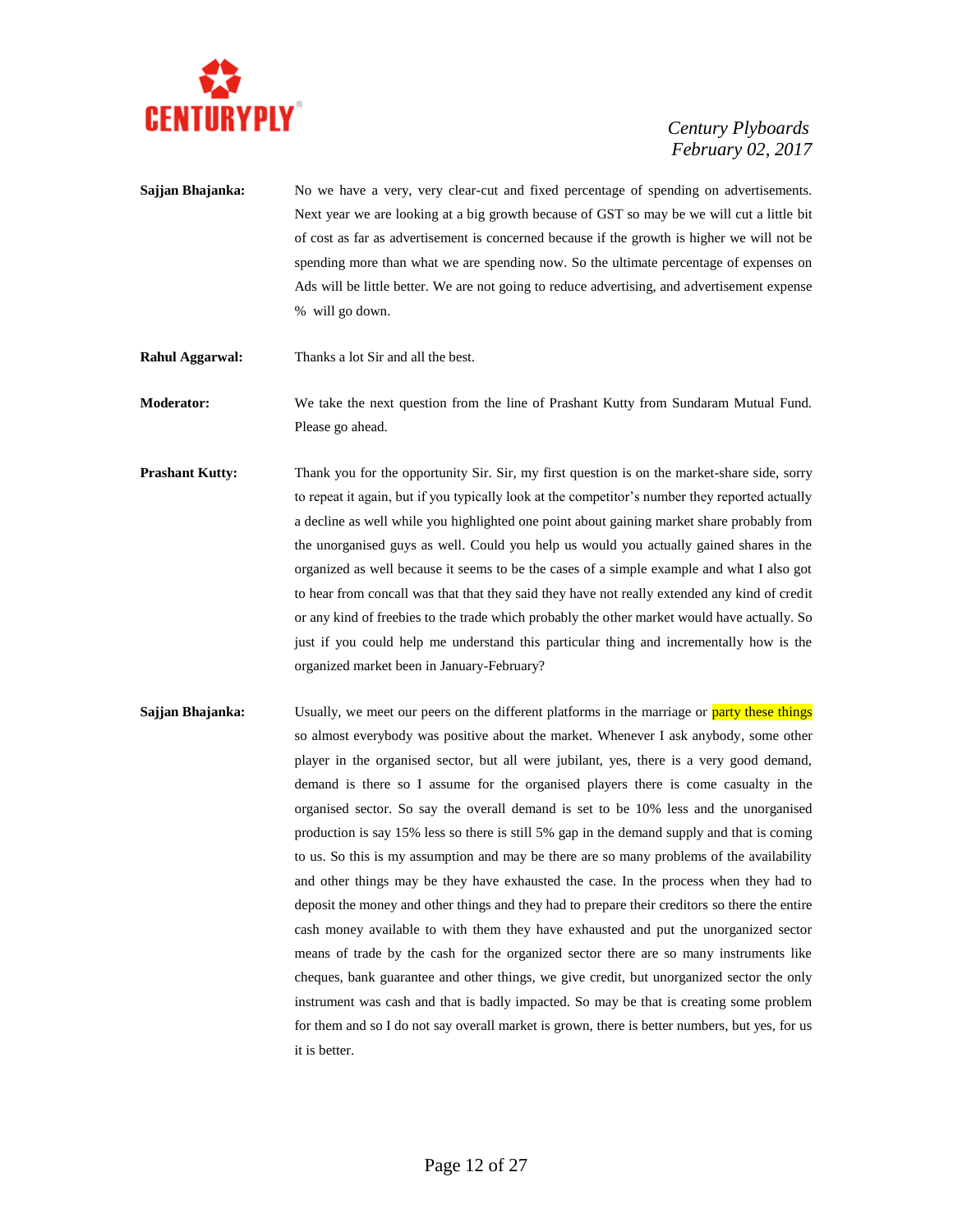

- **Prashant Kutty:** Just an extension to this Sir, so incrementally if I am looking at it we were hearing between that unorganised we are looking at increasing the prices and things like that and obviously because of the demonetisation they would have suffered a lot of setback as well, just wanted to understand are there any instances, which you have heard that unorganised traders would partially come back or are they still remaining under pressure or I mean or probably are they ready for GST regime, what is the tone that you are hearing on that side?
- **Sajjan Bhajanka:** Here now they have another challenge that is of GST so they know almost there are certainty of GST coming from July 1, so now unorganised players they have to reorganise in the light or post-demonetisation era so now they are contemplating because exemption will be gone and they will have to compete these and they have to organise the finance and if they have to now deal with the official money and through the bank credit and that cost would be there at the same time. There would be cost of excise and wait until the GST is introduced so they are like there are so many challenges and then they were getting some credit from the market and they were getting the plantation timber in credit and other things so seeing the situation that availability of credit also little jeopardized so that is the scenario. So I think they are under tremendous stress and because the challenge was not one time but it was not show time, it will be followed by demonetisation this thing GST so I think that is may be they are also preparing themselves for the post GST period.
- **Prashant Kutty:** My second question is on the unorganised part of it. So I understand our base is very small but that business continues to really do well. Sir, my assumption is that may be it is widely been interacting the plywood growth itself, how do we expect the growth a year forward and what is the plan going to look like?
- **Sajjan Bhajanka:** This overall market, may be there would be traditional growth 5% to 10% but I think for the organised sector it would be better there would be some migration from unorganised to organised.
- **Prashant Kutty:** For laminates?
- **Sajjan Bhajanka:** Yes, laminates we are very positive.
- **Keshav Bhajanka:** In the domestic market, you see even laminates has not grown at a very big base and I think if you look at the past couple of years the industry as a whole is may be growing by 5% or 10%; however, we have been able to do slightly better in that, the reason is that I think as of now we have largest cushion base. We have a very established brand and we are being able to find, utilise the same to generate more sale. This is being showing in the past few quarters this year I think we had 20% plus in terms of value growth and going forward we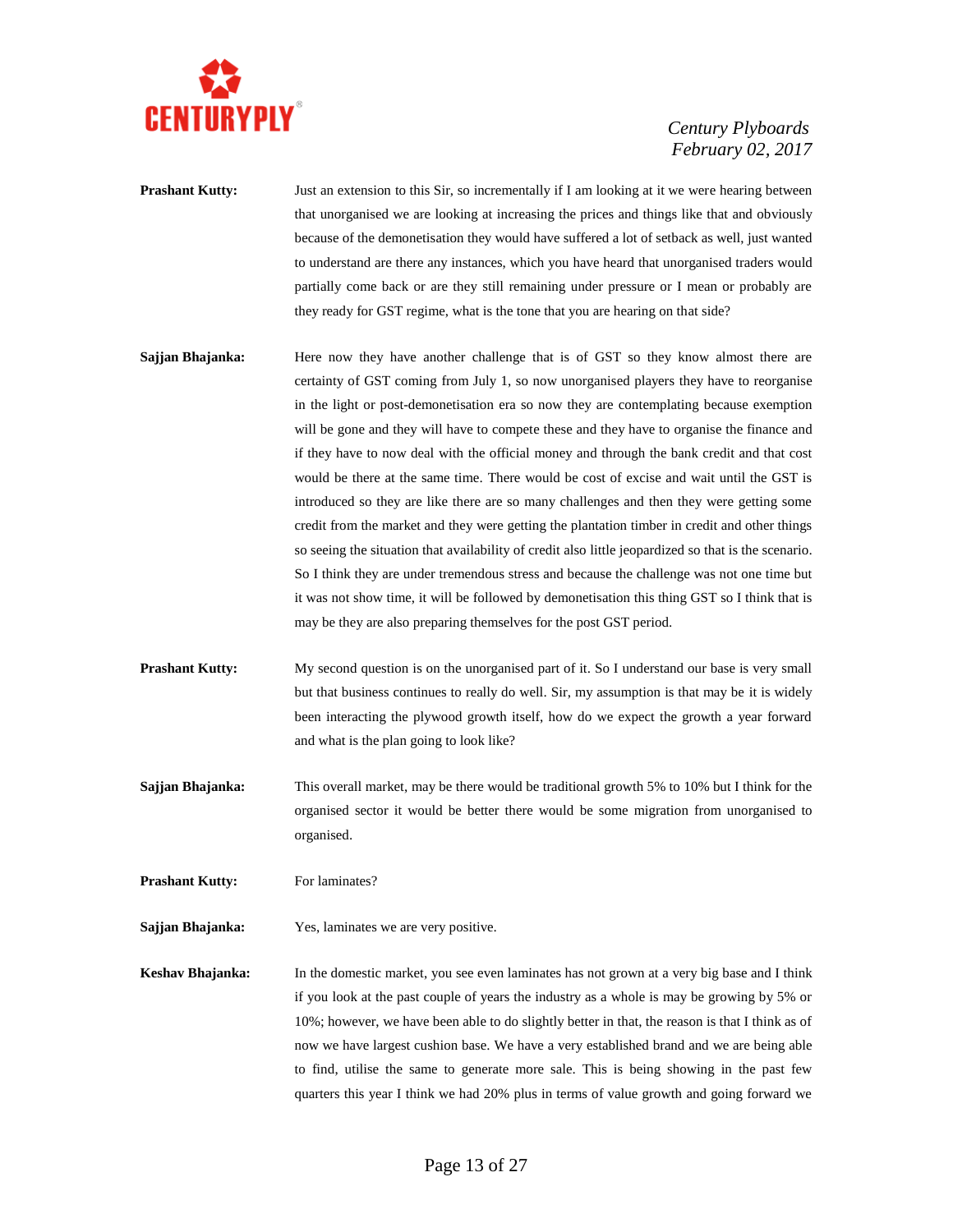

are expanding our capacity by 50% so I think we will maintain that 50% plus growth regardless with GST coming in we should be able to accelerate on that further.

- **Prashant Kutty:** Okay, just one last part here, in terms of particleboard what is the EBITDA margin that you just referred? I missed that am sorry.
- Arun Julasaria: These are 17% near about.
- **Prashant Kutty:** This can actually obviously they have not completely scaled up so this probably goes up to what level?
- **Arun Julasaria:** We are about 30% plus. EBITDA level there will not be much difference with capacity utilisation. They can go up to 30% because this is distorted by higher depreciation.
- **Prashant Kutty:** And last just to clarify, you just said that the other division incrementally will not be there now right, because they have completely…?
- **Arun Julasaria:** Yes, others we can call that was a terminal loss, furniture was the biggest space and larger segment that we have already closed and some other small business these are also being closed but terminal losses in those will not be much and may be for another quarter only but those will be less only.
- **Prashant Kutty:** But we could see a similar kind of loss in the next quarter also?
- Arun Julasaria: Not very. Minimal amount.
- **Prashant Kutty:** Thank you very much Sir and all the best.

**Moderator:** Thank you. We take the next question from the line of Gunjan Prithyani from JP Morgan. Please go ahead.

**Gunjan Prithyani:** Sir, thanks for taking my question. Sir really impressive numbers especially given this such a challenging quarter but I just wanted to get some sense from you I could see that realization for the plywood segment has come more sequentially from 2Q to 3Q and when I look at that for the other organised peer listed it is not so much and they also did talk about some price increases which unorganised market has taken and they are also considering so is that that we are actually discounted or provided incentives to the dealers, which helped the market-share gain and in any sense on what is the price difference versus the competitor now because it seems that they did not take any price hikes whereas our realisation seems to have weakened in December quarter?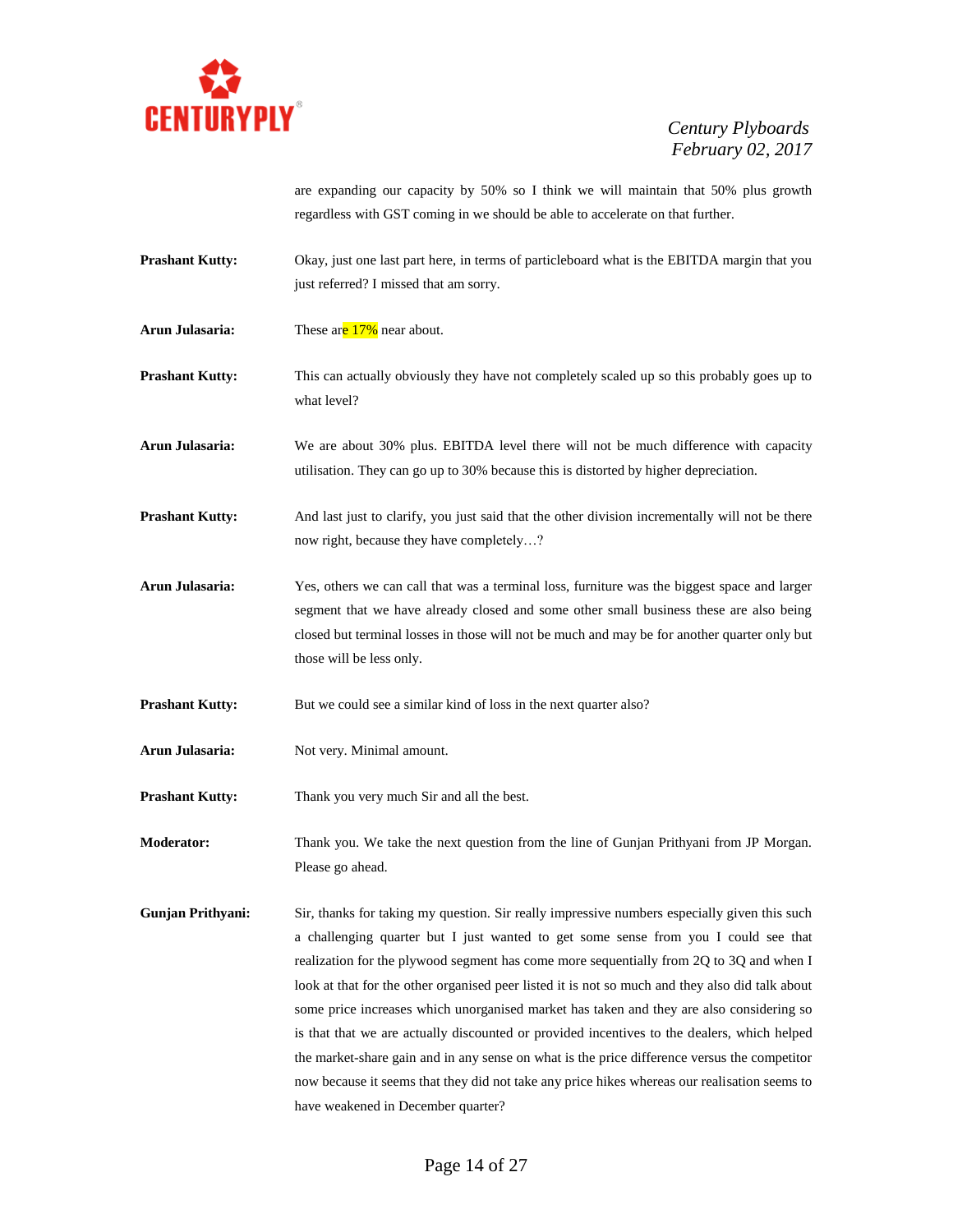

- **Keshav Bhajanka:** Our realisation weakened may be a very, very little percentage but what the competition has done I cannot really give any remark on that but as far as we are concerned you have seen our advertisement, the advertisement is absolutely bang on this time, the only problem the people are facing termite proof and that is one area which we are now trying to own absolutely essentially means we are termite proof. So probably that is also driving home the sale, we have not reduced prices whether it would have increased prices but because of demonetisation we have actually made a resistance and we will not increase the prices.
- **Gunjan Prithyani:** So Sir what kind of support are we providing to the channel? I mean of course in terms of receivable days, I do not see such a huge movement so I am just trying to understand what is the kind of support that we have given during this period to the channel?
- **Sanjay Agarwal:** Whether we have become very, very difficult as far as our outstanding is concerned in the month of January probably I could have sold 200,000 and more but we have stopped that sale because the opportunities were more than our system, SAP system, so we did not allow that sale. I could have allowed but I did not allow, so very frankly we have not gone out of the way or we have not given anything except those advertisement in television but yes, I think the demand is a little more because of the unorganised sector being little compressed under derisk and they are unable to transact and the person who has started making his furniture he has to make his furniture he has got no choice, he is now under force to buy Century Ply or a Green Ply.
- **Gunjan Prithyani:** Sir on this entire value chain of course there is lot of plywood usually bought in cash. Now I do understand from you to the channel it is largely non-cash transaction but at the channel level there are a lot of cash transactions, what happens? Have you seen that this has incrementally changed very significantly? I mean the industry is still declining a lot. I mean you have reported good numbers but what are the kinds of changes that the channel has already started bringing about?
- **Sajjan Bhajanka:** We think that the industry as a whole in last year 3Q may have shrunk a little bit. I think many, many industries might have but otherwise the channel is telling us that yes they are selling in cheque, which we really do not believe we will have to wait for some more time to have real facts known to us because it is not necessarily that the channel will give us the right or the facts also. But yes, lots of transactions have started in cheque now.

**Gunjan Prithyani:** Okay and Sir last thing, did the unorganised players take a hike and was that absorbed in the market in prices?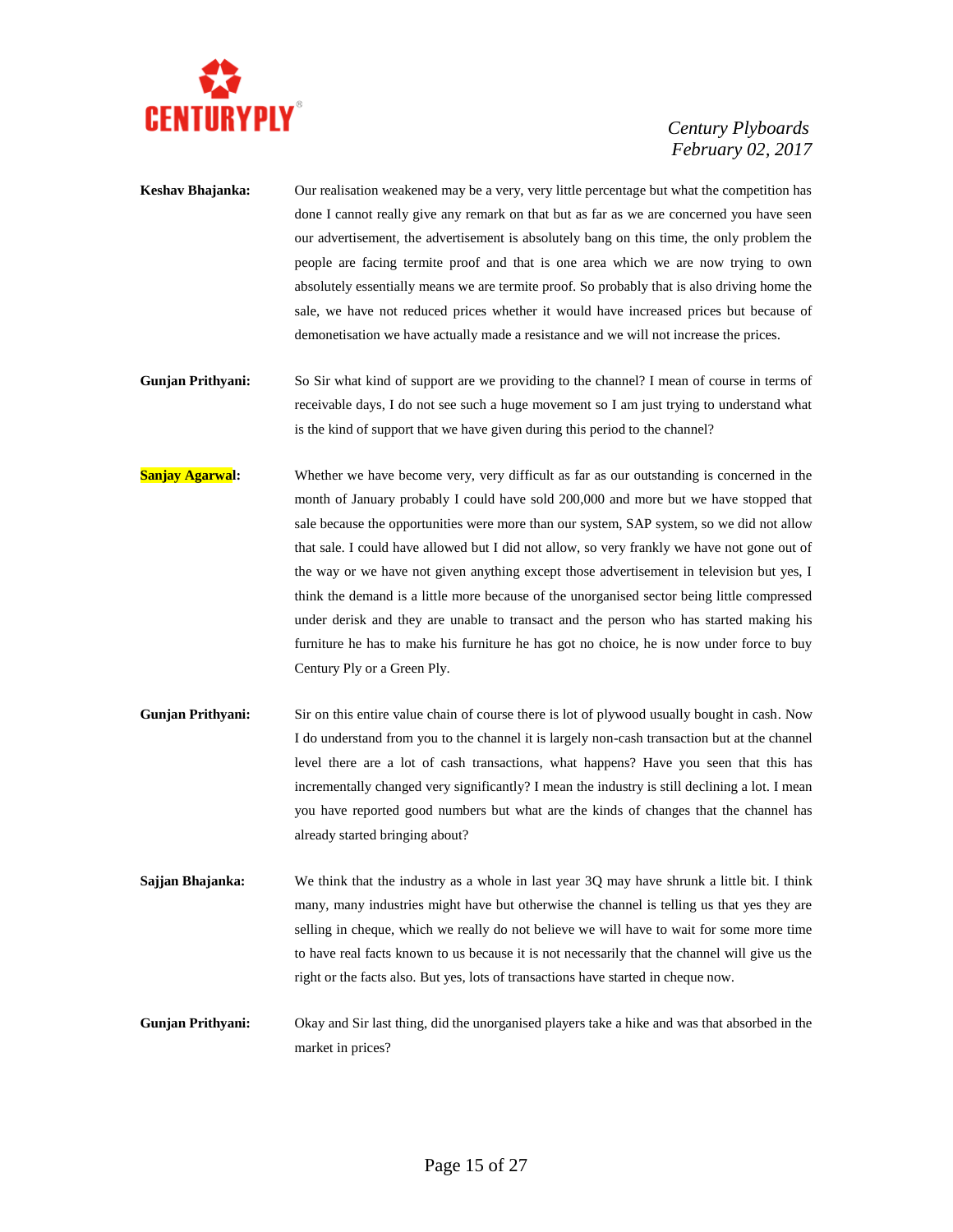

- **Sajjan Bhajanka:** Unorganised have increased a little bit of prices, of course they are in the duration of course, their transaction used to be all their purchases used to be in cash. Now because they have to pay some duties and all that they have increased some prices but I think they had to reduce their production.
- **Gunjan Prithyani:** Okay how much price increase would that be?

**Sajjan Bhajanka:** I think around 5% to 6% that is the kind of increase they have taken actually. That is not enough, very frankly that is not enough, but yes.

**Gunjan Prithyani:** I understand because what we were hearing was they would need to take much sharper hikes but of course the demand has been so weak so I am sure that is difficult to get absorbed in such environment. That is it from my side. Thank you so much.

**Moderator:** Thank you. We take the next question from the line of Rukund Tarachandani from Kotak Asset Management. Please go ahead.

**Rukund Tarachandani:** My question is why this depreciation expenditure increased from last quarter to this quarter, I mean last quarter it was about Rs12.6 crore and this quarter nearly about Rs15 crore so that has led to this increase?

**Arun Julasaria:** Can you please repeat your question Sir?

**Rukund Tarachandani:** I am saying that depreciation expenses have increased from about Rs12.6 crore in the last quarter to about Rs15 crore in this quarter. So what has led to this increase?

**Arun Julasaria:** That was because of our particle board plant, which has started last quarter, latter part of the last quarter. In this quarter, the depreciation is for whole of the quarter.

**Rukund Tarachandani:** Thank you.

**Moderator:** We take the next question from the line of Rohan Advant from Multi Ad. Please go ahead.

**Rohan Advant:** Thank you for taking my question and congratulations on a good set of numbers in a challenging environment. Sir my question is on the long-term trajectory of margins in the plywood segment. Now, if I look at our margins from 2015, the segmental operating profit margins are 15% and upwards, 2015-2016 and three quarters of this year, but if I look at your margins before 2015 say 2007 to 2014 they have averaged around 5%/7%/8%. So could you just walk us through the reasons why margins have sustainably improved is there some structural shape that has happened, large part of it is a gross margin levels so is it only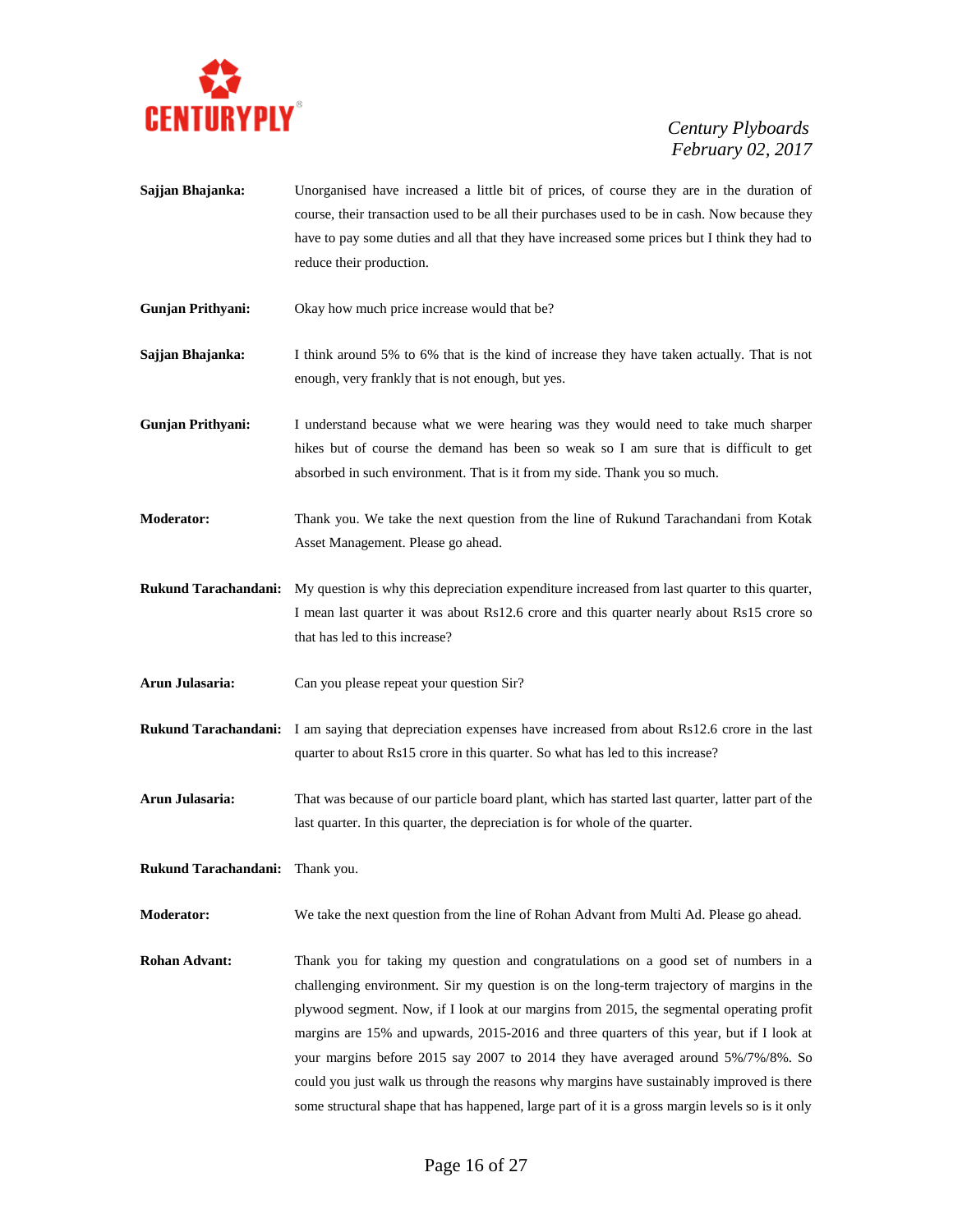

because of timber prices or adhesive prices coming down or there are reason and why is there new margin post 2014 the sustainable margin going forward?

- **Sajjan Bhajanka:** The prime reason was like our arrangement for raw materials many of our competitors there could not establish units for the veneer procurement outside India but we could do it and again because of large capacity and our presence at most of the major ports in India like Chennai, Kandla and Kolkata. So we could import timber also from the new sources and which was generally not possible for other people. We have combining one ship load timber, we bring, we take it to all the three ports, Kolkata, Chennai and Kandla, so this was not possible for other players that way like we could manage our timber cost and at the same time veneer cost at a reasonable level and again the adhesive prices have come down due to the oil price collapse and then you know our turnover comfortably is the multiples are more here so we have sufficient money like Rs650 crore is **NET WORTH** with the company. Whereas our net block is only Rs350 crore, so that way that is helping us by reducing the interest cost and then raw material price is reasonable in our case and earlier it was not so and last two-three years we have successfully utilised our overseas resources.
- **Rohan Advant:** Okay and so going forward even if say oil goes up or timber prices go up, you're confident that we could do a 15% EBITDA margin at a consolidated level?
- **Sajjan Bhajanka:** Yes, our target is that and now like we are expecting that with the GST and with the seamless movement of the goods in the country like there would not be any state boundaries for our supply chains and logistic cost would reduce substantially. So in our case we still be able to maintain our profitability with the reduction in the logistic cost with our overseas presence, with low finance cost and with the very strong brand equity like we fetch minimum 5%/7% more or nearest level, so that is our biggest advantage.
- **Rohan Advant:** Thank you so much for the answer. Best of luck.

**Moderator:** Thank you. We take the next question from the line of Achal Lohade from JM Financial. Please go ahead.

**Achal Lohade:** Good evening. Thank you for the opportunity. Sir just two questions, one what I wanted that you said January month has been pretty good and you also indicated that those who had started the work had to complete so they would come out, they may require the plywood and other materials. What I am trying to understand is given the stress on the informal economy and consequently impact on the income of those who are earning out of the formal economy would not it impact the demand scenario as such. I am more curious to know at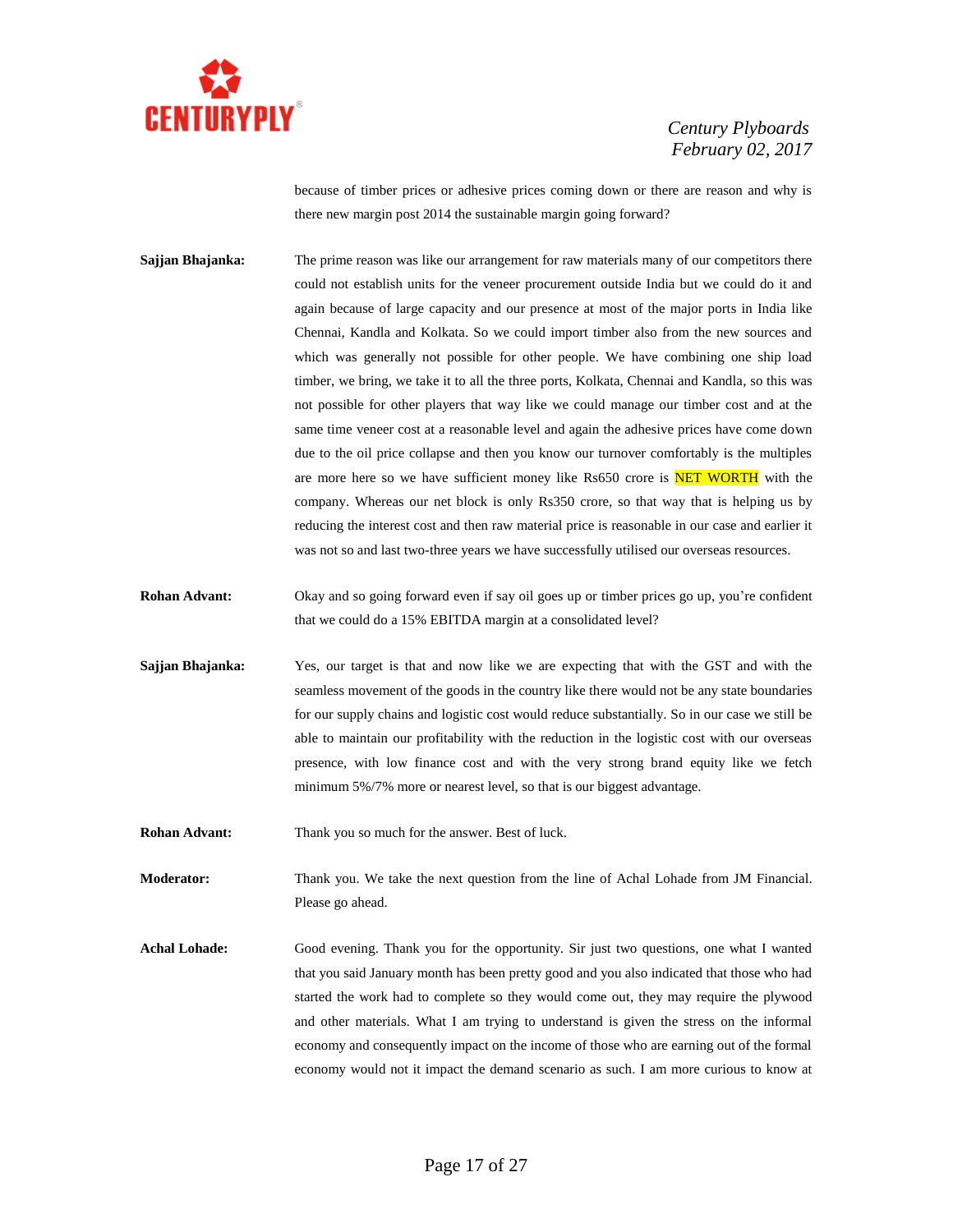

the industry level whether you see some amount of further demand slowdown at the industry level?

**Sajjan Bhajanka:** When we look at the macro along with the micro there are lot of changes that are coming into the country and with the Prime Minister's announcement like house for everybody, low-cost housing so a whole there is a bigger market of the plywood. There are different segments. Suppose at the lower segment if the low-cost housing they will buy from them so their material would be consumed there so this will have a bigger space and the higher data of income in that zone and we shall be able to find more bias there and little vacuum on the supply side. So I think the future because the way the government has planned on the infrastructure on the spending of the government and public spending also will come. So along with that in the country and particularly there is a thrust of the government in housing sector that is precisely our sector so this is going to lead our growth in future.

**Achal Lohade:** Understood. So effectively you were saying that there will be more segmentation for the market where unorganised probably cater to the lower priced product?

- **Sajjan Bhajanka:** Yes, there would be a huge demand in the lower price segment, with this 4 crore houses coming in next two-three years and with lot of incentives, low interest subsidy, the interest money available at 4-5% interest as a subsidy so that will lead to huge demand. The only question is that like the construction and this will take some time may be another three four months but by the time GST is in place I think this demand would be created.
- **Achal Lohade:** Sir, second question I had was about the MDF business, you said that you would be commissioning in March and earlier we had indicated that we would be looking a full utilisation probably in a year's time, given the demonetisation and consequent scenario would be still look at that utilisation level within the first year itself and secondly would we be looking at any exports kind of a market in terms of the supply?
- **Sajjan Bhajanka:** Exports, I do not see much of the opportunities because we are there in north India and we are in land lock part of the country so it will be whether like we shall have less competition from imports because imports would not be much costlier to reach in Northern India because nearest port could be Kandla or Kolkata so they have to move the material to North India would be much costly. So we had to create a demand locally and we have to introduce this product for so many new like uses, like in the domestic furniture in the ceiling in the partition, indoors and other things so Green did that, when they first introduced so before that only 200 cubic meter was sold in the country and on the daily basis and then it was augmented to 1200 cubic meter daily and the entire material was sold, it was by virtue creating more demand. So if we are the player. Green will continue there are some other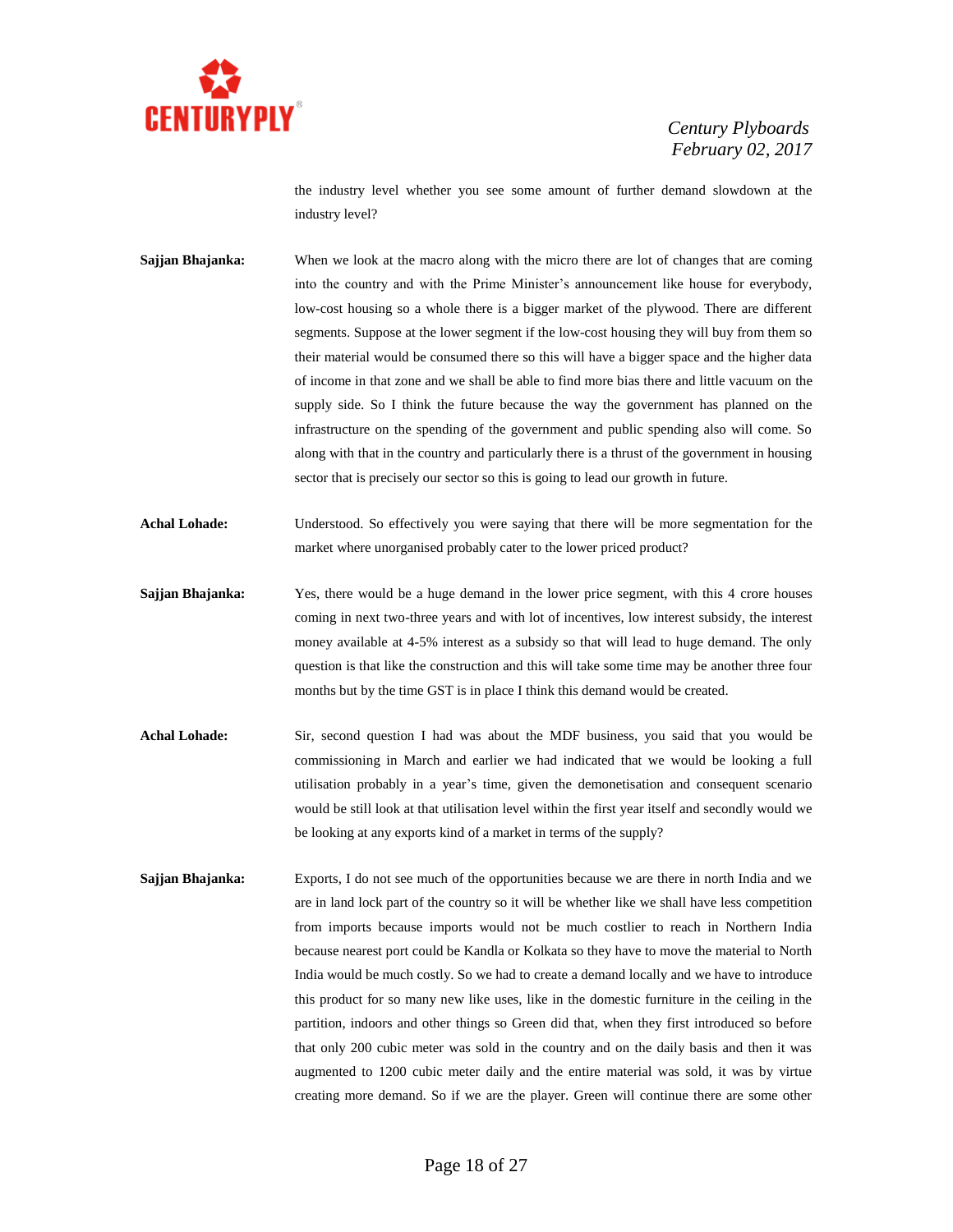

players so together we shall create more demand for our product and it is a cost competitive. The price of MDF in comparison to plywood is only 50%.

Achal Lohade: Right, so would you also see that you know part of the unorganised could actually go into MDF products at the industry level?

- **Sajjan Bhajanka:** There is a limitation scale. MDF cannot be like plywood. We can start a plywood factory by investing Rs1 crore at the lowest level, you put only hot press, buy veneer from other people only press it and cut it and sell in the market but that is not possible for MDF and now MDF is not viable in the small places so in the future all will be there. I anticipate that may be within five years there would be minimum ten more MDF units in the country so it is like on the good trajectory and there would be huge growth in MDF.
- Achal Lohade: Sir, on the demand side I was seeing would the demand for the unbranded plywood they would prefer buying a MDF from the customers?
- **Sajjan Bhajanka:** Yes, because so far availability was the constraint. MDF was not available in plenty and only last quarter was the exception otherwise prior to that everybody was selling their 100% production, all the people in India and in addition to that even though there was an antidumping duty on MDF but still it was being imported and South India was mainly depended on the imported MDF and the North and Central India was based on the domestic production.
- Achal Lohade: Okay but for the near term, you could use some over capacity and hence pricing pressure on the MDF business?
- **Sajjan Bhajanka:** Yes, we shall be adding almost 50% of the capacity but we shall reach the optimum level gradually may be it will take say two to three months and within that period we shall try to create more market we will try to introduce it to many new products and I think economy will pickup and for the low cost housing and for the readymade furniture or for the furniture do it yourself for that it is ideal material, for carpentry still plywood would be preferred because the traditional carpenters they do not want to deviate but now more and more modular furniture and more organized furniture in this industry will come up and they will be using MDF and particleboard.
- **Achal Lohade:** And what is the potential turnover out of this particular MDF plant? What is the potential turnover overall?
- **Sajjan Bhajanka:** First year in the 2017-2018 it should be **Rs400** crore.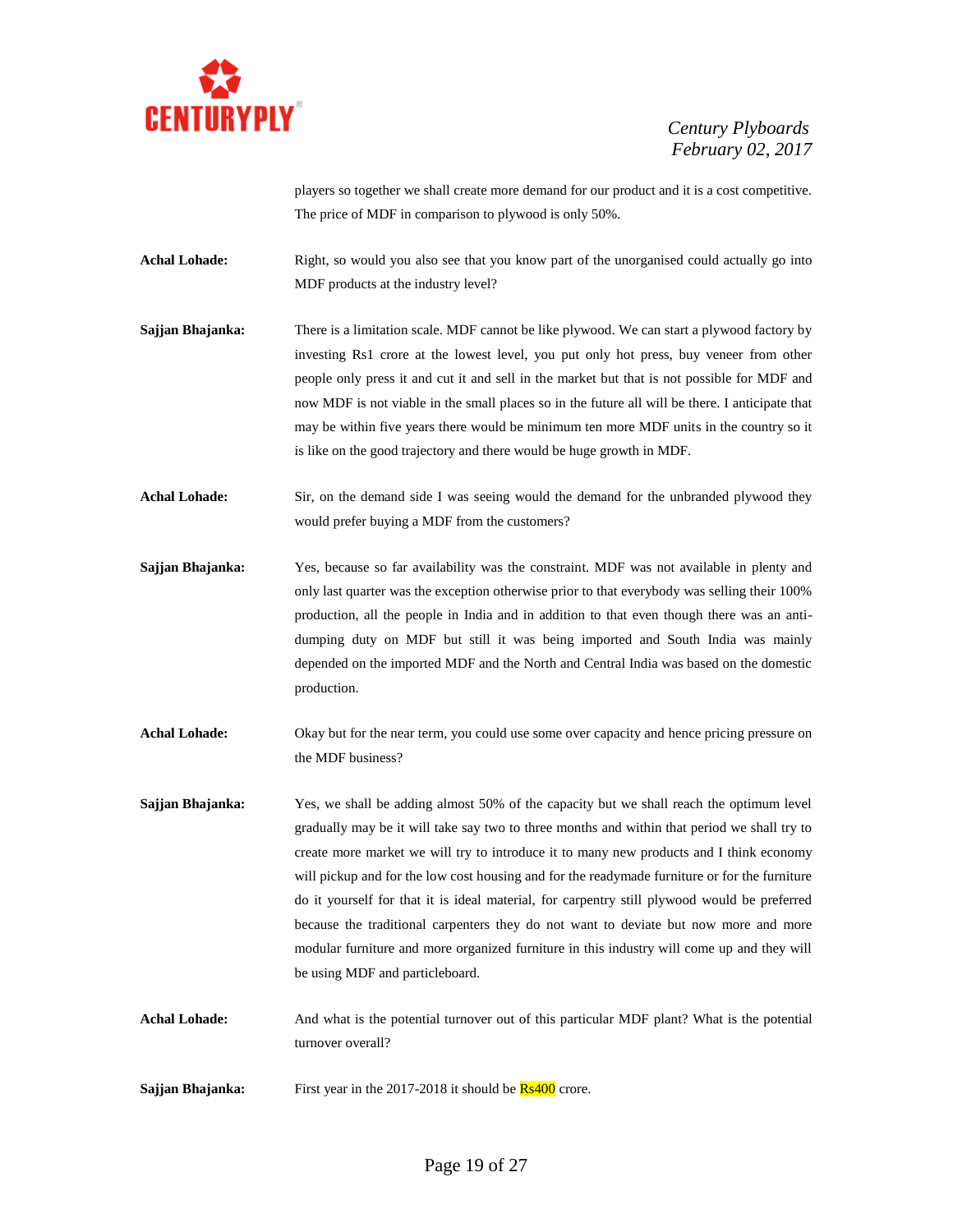

| <b>Achal Lohade:</b>   | And at full utilisation how much would that be?                                                                                                                                                                                                                                                                                                                                                                                                                                                                                                                                                    |
|------------------------|----------------------------------------------------------------------------------------------------------------------------------------------------------------------------------------------------------------------------------------------------------------------------------------------------------------------------------------------------------------------------------------------------------------------------------------------------------------------------------------------------------------------------------------------------------------------------------------------------|
| Sajjan Bhajanka:       | Full utilisation with full value addition it could reach even Rs600 crore.                                                                                                                                                                                                                                                                                                                                                                                                                                                                                                                         |
| <b>Achal Lohade:</b>   | Thank you so much Sir. Wish you all the best.                                                                                                                                                                                                                                                                                                                                                                                                                                                                                                                                                      |
| Moderator:             | Thank you. We take the next question from the line of Anand Bhavnani from Sameeksha.<br>Please go ahead.                                                                                                                                                                                                                                                                                                                                                                                                                                                                                           |
| <b>Anand Bhavnani:</b> | Congratulations for the number. Sir just wanted to check yesterday in the budget a MAT<br>extension was announced. So Sir does it impact us in anyway given that we have tax<br>exempt units so just wanted to understand the aspect?                                                                                                                                                                                                                                                                                                                                                              |
| Sajjan Bhajanka:       | Yes, it will help us. Because we are availing exemptions at our Guwahati unit and then we<br>are putting up another unit in Guwahati that will also be exempted for another ten years and<br>with our CFS that is also exempted so every year we carry forward some MAT, to tax is<br>less than the MAT this thing 4%-5% difference is always there so this extension would help<br>us because other unit in Guwahati that would be exempted for another ten years. But the<br>CFS will go out of exemption may be in next two years so with that we shall be start<br>utilizing the previous MAT. |
| <b>Anand Bhavnani:</b> | Sir, can you guide us how would your tax exemption now change? I think earlier until<br>FY2021 it was supposed to be around 21% and then the normal tax so how does it change<br>now after the yesterday?                                                                                                                                                                                                                                                                                                                                                                                          |
| Sajjan Bhajanka:       | The effective tax last couple of years used to be around 15%-16% and we were paying 20%<br>so 5% MAT credit we are always carried forward so now with CFS going out of the<br>exemption may be our payment requirement would be around the MAT. So there would not<br>be any carry forward and maybe in another two-three years if we could not start any other<br>exempted unit or the new government is coming out with any new policy for exemption so<br>may be we will stop getting this tax credit.                                                                                          |
| <b>Anand Bhavnani:</b> | Okay but the utilisation of tax credit so now when do we expect our tax rate to normalise so<br>does it get extended may be earlier we were expecting FY2021 for tax rate to normalise<br>now does it happen after let us say 2022 to 2025?                                                                                                                                                                                                                                                                                                                                                        |
| Sajjan Bhajanka:       | To my knowledge like in Uttarakhand and Himachal in 2010 they have discontinued all the<br>incentives and this schemes, it is available for northeast only and northeast still it is<br>available only they have done away the transport subsidy but the other subsidies are intact<br>and with the income tax exemption is there excise exemption is there and the state                                                                                                                                                                                                                          |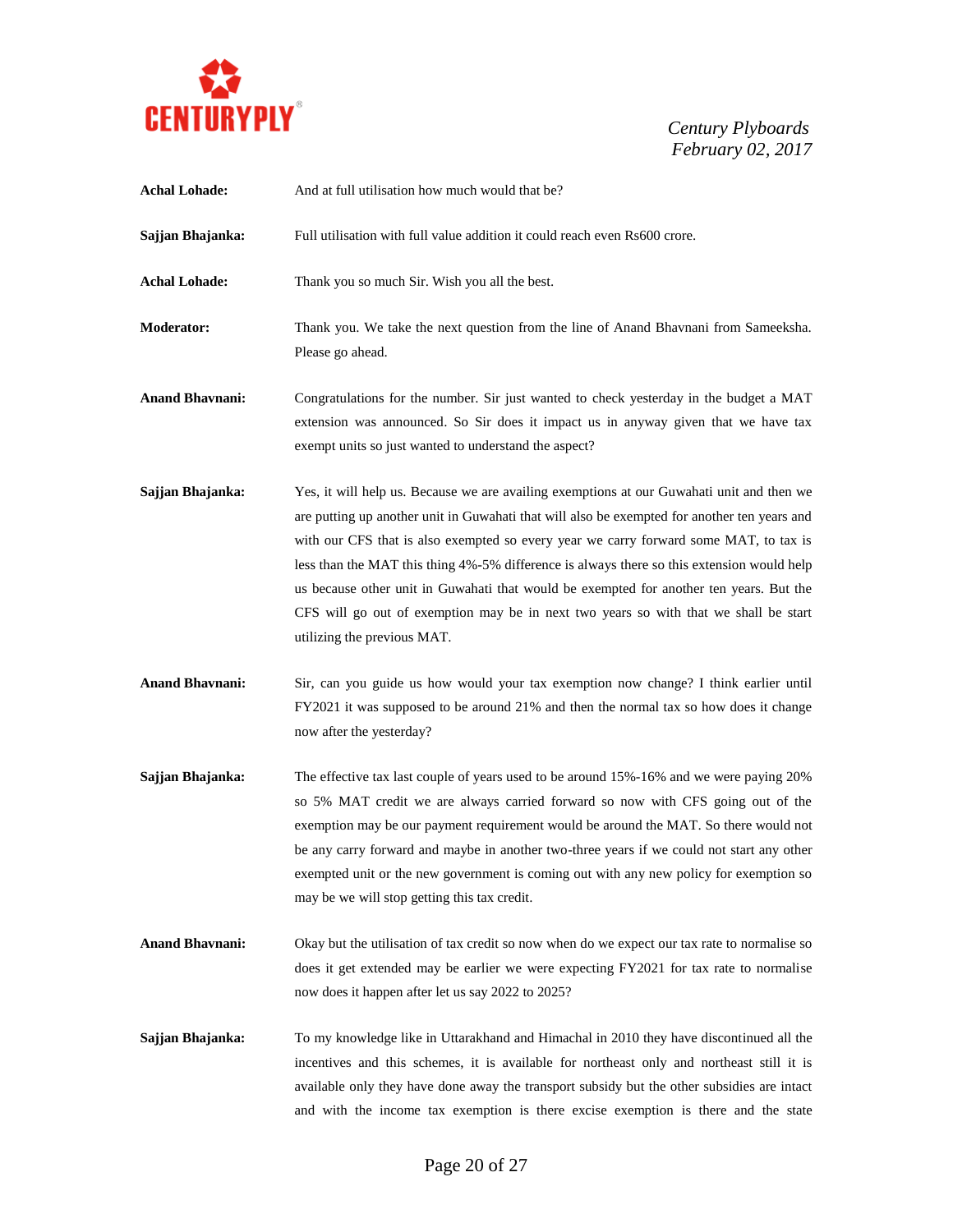

government sales tax exemption is there and they have declared that there would be adequate measures so that there is no disruption for VAT to GST so whatever benefits they have announced would continue in the GST regime also.

- **Anand Bhavnani:** Sir just wanted to double check the capex details that you have shared in the presentation do these include maintenance capex or these are just fresh capex?
- **Arun Julasaria:** I think maintenance capex is like booked with the expenditure, this we do not capitalise.
- **Anand Bhavnani:** So maintenance capex what is the ballpark capex from here?
- **Arun Julasaria:** I mean to say maintenance capex is such is micro mini the investment in plywood expense is so micro and if maintenance capex would be so micro mini but we have not so specifically mentioned it.
- **Sajjan Bhajanka:** There is good news that due to the fast implementation our projected completion date was July 2018, but we are likely to complete in March 2018 and we are likely to commission fully from April so with these we could reduce some capital expenditure on our MDF plant. So now we are sourcing Rs40-50 crore savings in project cost.
- **Anand Bhavnani:** Sir for our MDF plant one of the expectations when we conceived the plant was that we would be selling it to OEMs so Sir any development on that front which you can share with us any tie-up or any off-take equipment that you might have discussed or signed already?
- **Sajjan Bhajanka:** That is not the practice in our industry. Everybody keeps open. So when we would be there like one big manufacturer and big like furniture trading firm is coming in the way of IKEA and they are already like helping the people to start manufacturing MDF-based furniture, particle wood based furniture so that would be the factored and along with them so many other manufacturers are coming in furniture so that way this is enlarging.
- **Anand Bhavnani:** Sir one small question, in your presentation you mentioned the Deco-ply is separate from plywood so can you just help us understand why and what is so special about it and what do we sort of look at the number separately?
- **Sajjan Bhajanka:** The decorative plywood is a plywood covered with the adhesive and decorative sheets so that is like teak, rose other things so these are like with the very beautiful grains and other things so that is a separate state pasted over the ordinary plywood so that is called decorative plywood and in normal language that is called veneer, but in technical may be veneer is a single layer of plywood. It is core veneer and it is decorative veneer so plywood especially the decorative veneer is decorative plywood and decorative also there are two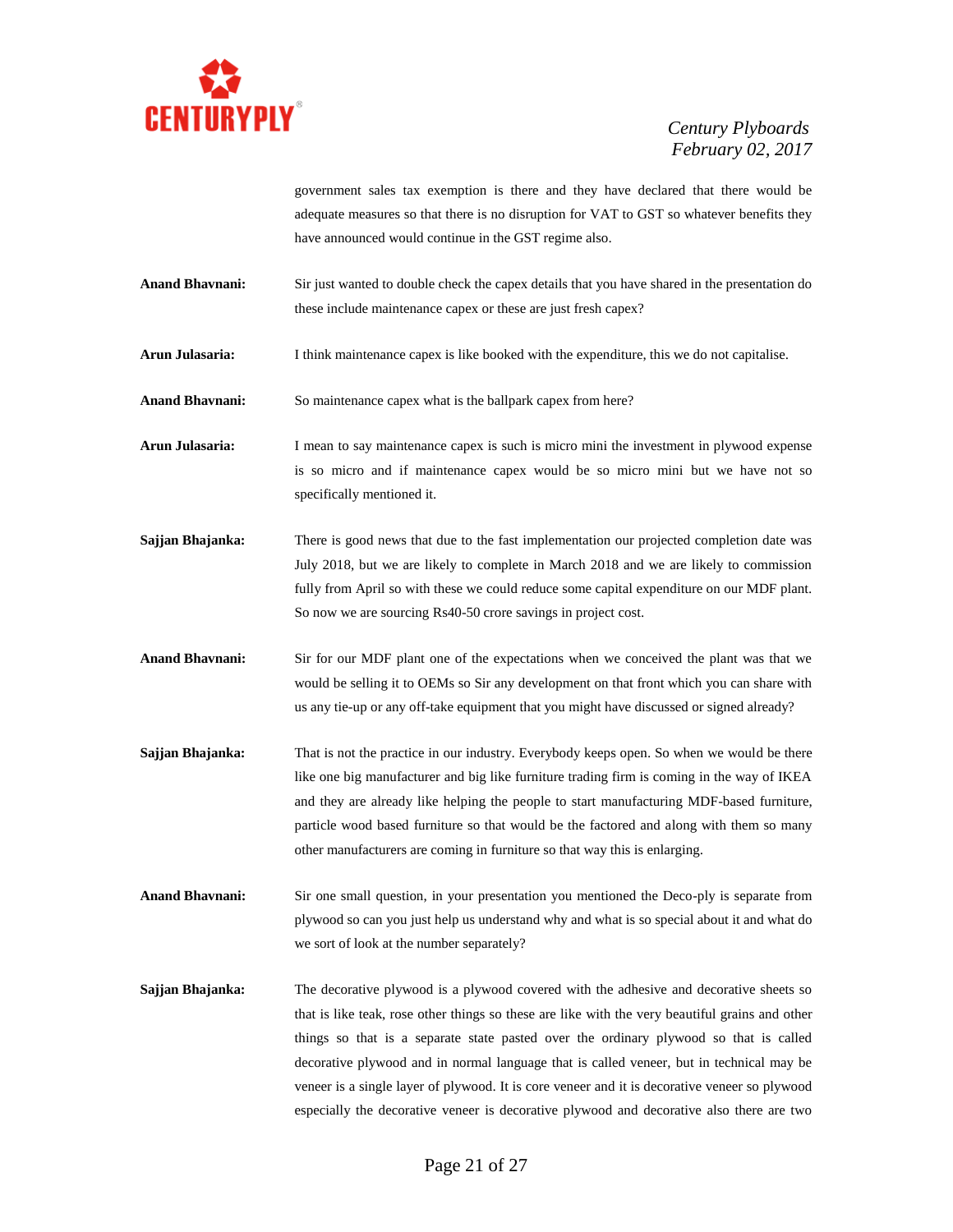

grades like one is natural decorative veneer and another the re-engineered decorative veneer so this re-engineered category also is growing very fast.

**Anand Bhavnani:** Okay and we manufacture both of these?

**Sajjan Bhajanka:** Yes, we manufacture both of this and we also manufacture only decorative veneer, which we sell to the market also.

**Anand Bhavnani:** That is it from my side.

**Moderator:** Thank you. We take the next question from the line of Gaurav Nagori from Spark Capital. Please go ahead.

**Gaurav Nagori:** Sir I have two questions one is do we having any tax duty exemption in our MDF plant in Punjab?

- **Sajjan Bhajanka:** Yes, we have sales tax I mean the rate exemption to the extent of 70% of our capex in plant and machinery.
- **Gaurav Nagori:** Okay and for how many years?

**Sajjan Bhajanka:** It is 70% of the value and the sale tax rate exemption in Punjab is for 10 years. But the either of two 70% or ten years whichever finishes first.

**Gaurav Nagori:** Sir second question is as you said we are expecting about 400 Crore revenue from this MDF plant in 2017-2018 it is about 60%-65% utilization so what are the margins?

- **Sajjan Bhajanka:** It is not 65% utilisation. Utilisation would be higher but later on value addition would be more. In the first year, we shall be selling much more the plain particleboard and later on we shall add value by pre-laminating it or laminated flooring or doors made of laminate, the furniture made of laminates and the decorative veneer on the MDF so these all things together will add value and the value addition later on would be like over and above the plain particle board it may be up to 50% more.
- **Gaurav Nagori:** Okay, so Sir do we have to incur any for the capex for example as you said you will be manufacturing the doors engineered doors or going for the other products and the specialties so do we have to incur some more capex in 2018-2019 for that?

**Sajjan Bhajanka:** Some capex is part of the planning, like we are importing pre-laminating unit and this is **(inaudible) 01.09.16** that the leading European company and were high capacity pre-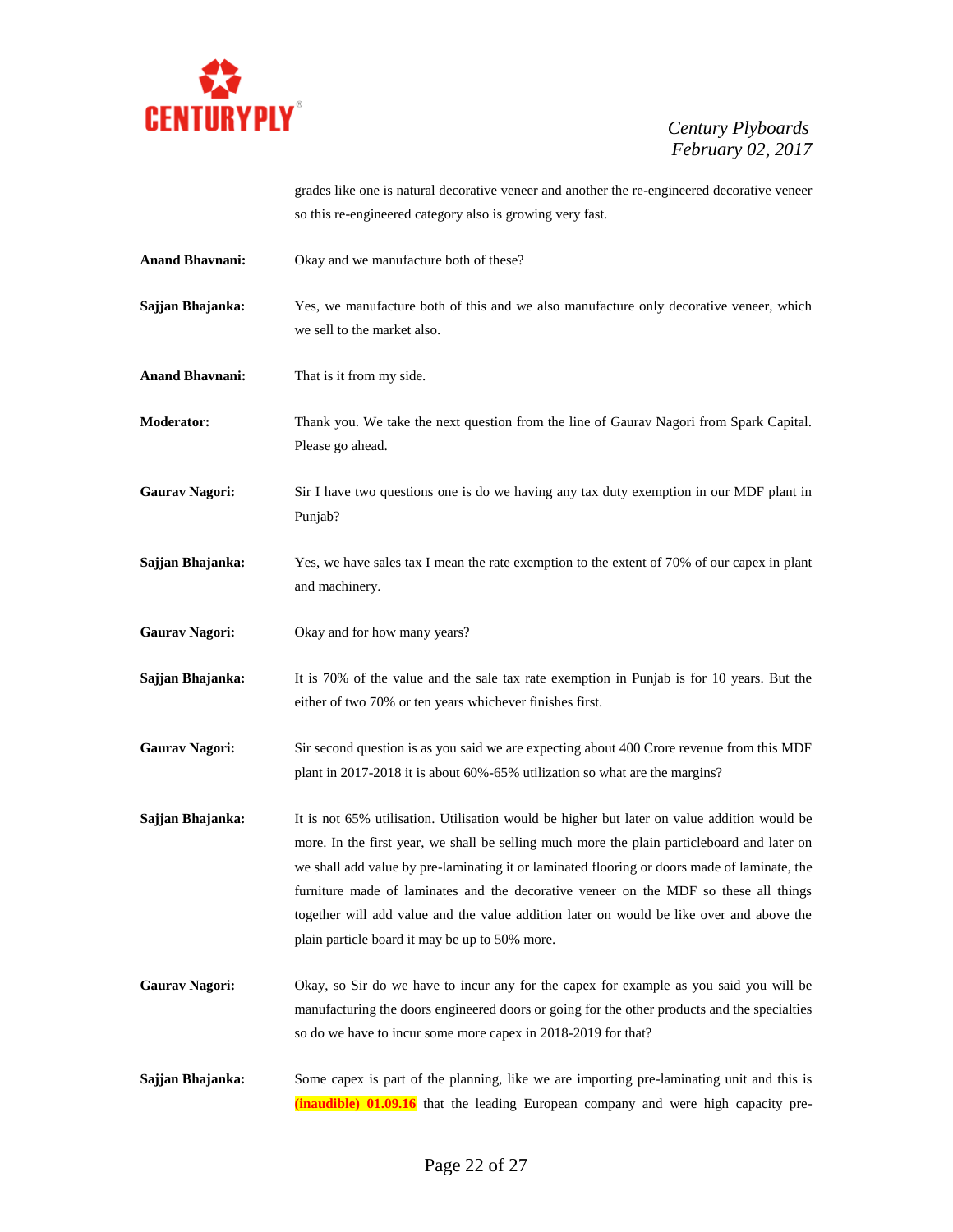

laminating unit. So we are importing it and that would commission may be somewhere in April or May so that will be the first value addition and the second we have acquired a place just opposite to our factory. There we may start the door unit. To give a very good quality and other things so we are contemplating some joint ventures so we are working with the people who are pioneers, who are very experienced in door making so we are negotiating with them may be this should materialize and then for the wooden flooring laminated flooring with the HDF high density fiber board which we can manufacture in the same plant. So that also we are planning.

**Gaurav Nagori:** Okay, so any guidance on what would be the capex for all this value addition?

**Sajjan Bhajanka:** If there would be a joint venture for doors so that would be a separate capex and there may be joint venture and there may be some other investment, our role would be only to supply the plain MDF board to that joint venture so that would be one thing so that would not be direct to value addition to this unit, but may be to the another unit we sell we will be promoting in joint venture and we are part of that and our share would be bigger in joint venture may be 60% to 70% would be our share and our collaborator would have minority share.

**Gaurav Nagori:** Okay, so Sir in next fiscal year we are expected to sell only plain MDF boards correct?

**Sajjan Bhajanka:** No this pre-laminated we shall be selling and we are also working on making furniture where basically it would be only MDF and a very low range, like for the **MASSES**, bed or the table and other things it may be the clear MDF either painted or polished.

**Gaurav Nagori:** So what are the margins what we are expecting this utilization from MDF plants in next year?

**Sajjan Bhajanka:** For the next year the basic would be the plain particle board, which only 25% in the form of pre-laminated and rest would be this to start with and gradually when we move on one by one we shall introduce the different items of value addition.

**Gaurav Nagori:** Okay so 25% margin?

**Sajjan Bhajanka:** Yes 25% would be the pre-laminated part, which would start may be somewhere in April or May so for say remaining three quarters that will give us some value addition.

**Gaurav Nagori:** Okay and Sir last question, laminates realisation have fallen on Q-o-Q basis so any reason for that?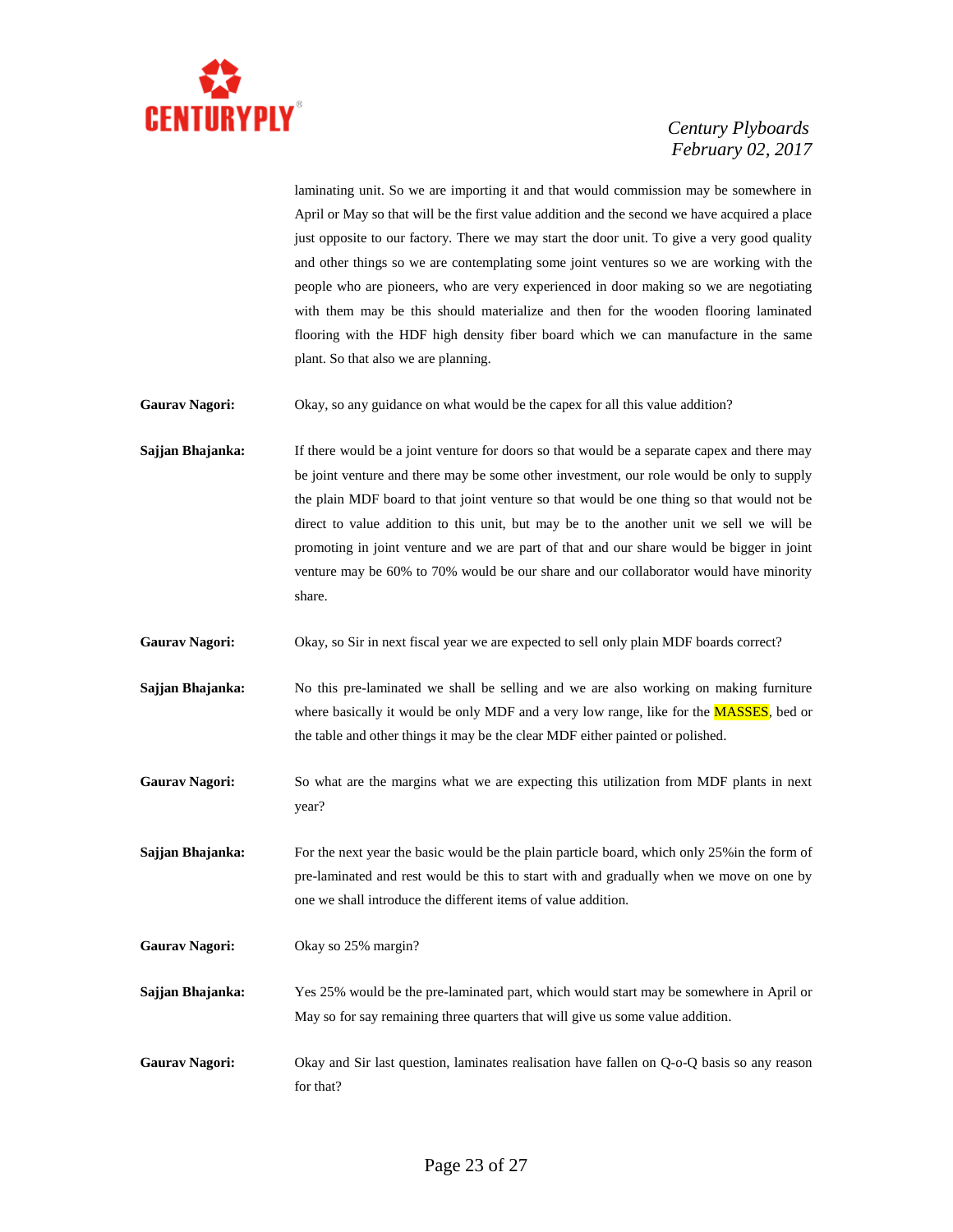

- **Keshav Bhajanka:** There will be slightly lower realisation in our exports because we have been exporting a varied grade of material in last quarter the majority of material that went out was lower grade materials or lower price material the profitability of that is similar to higher price material; however, the realization is slightly less in this quarter you will see an upturn in that.
- **Gaurav Nagori:** Thanks a lot for answering the questions Sir. Thank you.
- **Sajjan Bhajanka:** Thank you.

**Moderator:** Ladies and gentlemen, we will take the last question from the line of Rohan Gupta from Edelweiss. Please go ahead.

- **Rohan Gupta:** Sir good evening. Sir first question you mentioned that during the quarter there was a lot of supply side issues from unorganised that would have been affected because of the cash crunch so how do you see the situation now and has it improved all those manufacturing units have come back or there is still some problem?
- **Sajjan Bhajanka:** I think there are still some problems because for our products, demand is more and rather we are expecting some demand crunch and in between in the month of November or something we reduced our production anticipating that there would be less demand and may be we have reduced few shifts so now we are reorganising everything. We are gearing up for again normal or more-than-normal production so there was some disruption on our side also and on the unorganised side the disruption was much bigger.
- **Rohan Gupta:** Okay and Sir you mentioned that January month you have seen orders coming even more than what you could have supplied?

**Sajjan Bhajanka:** Now we are happy with say 5% growth over the corresponding quarter or corresponding month but originally we were maintaining a CAGR of 25% so partly around 15% was the volume growth and 10% was the value growth so that way it is much below normal like practice so we shall definitely like to achieve our earlier trend and to keep on growing at 25% plus.

- **Rohan Gupta:** That includes 15% volume and 10% price?
- **Sajjan Bhajanka:** Yes, so earlier by increasing the dollar price and other things so there were many ingredients which were compulsorily increasing the price but last say two years there was constant on price increase so prices were more or less flat, so whatever growth we had that was in terms of volume.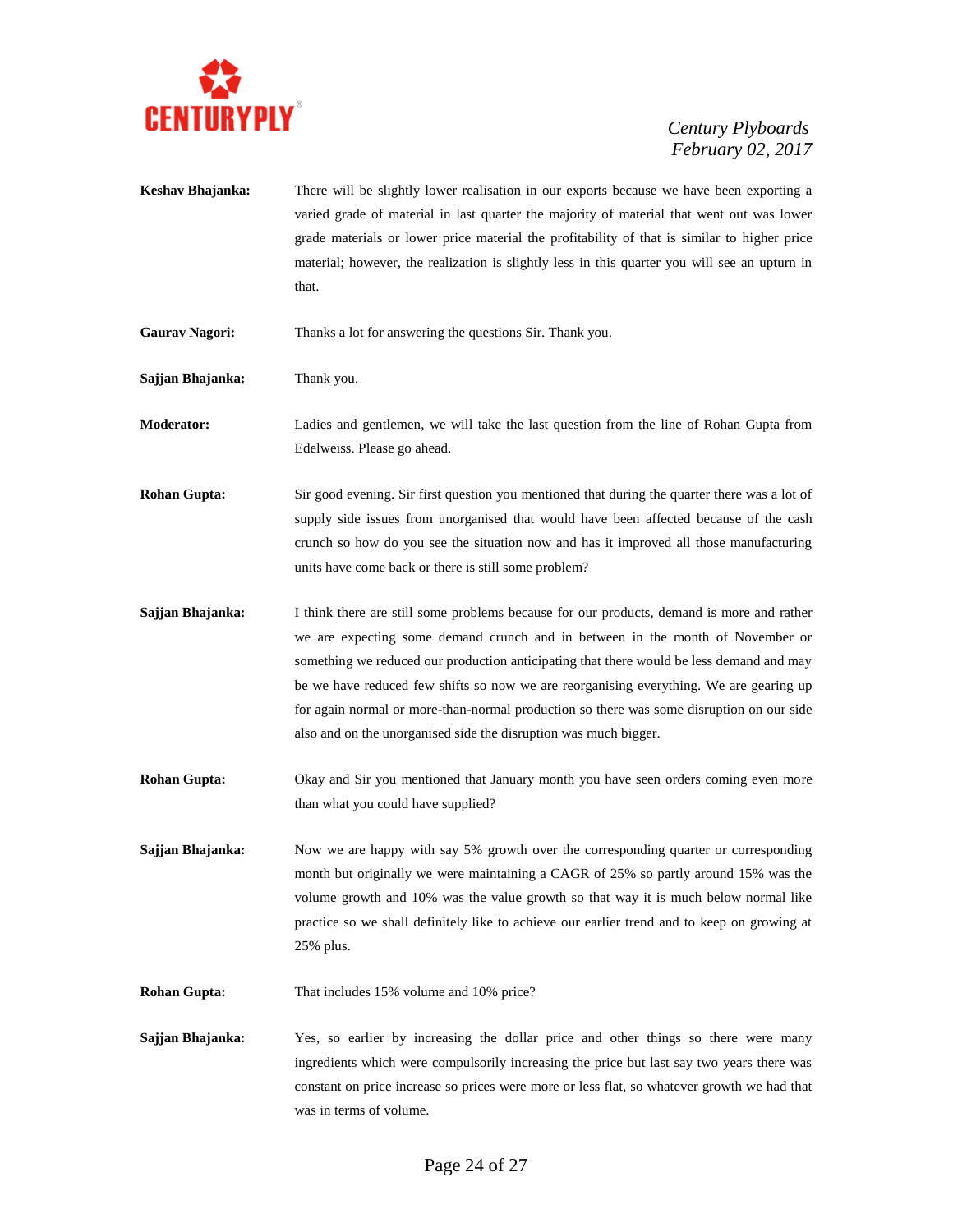

- **Rohan Gupta:** So Sir the 15% volumes, which were guiding again is for I believe for FY2018 not for current year because this nine month growth has only been 5% in terms of volume right?
- **Sajjan Bhajanka:** But next year we shall get additional sale from the MDF and we shall get additional sale from particleboard.
- **Rohan Gupta:** Overall topline growth not just plywood.
- **Sajjan Bhajanka:** Yes, overall topline growth would be there, in company we have maintained like that sometimes we acquired the new unit we expand the existing unit like somewhere in September we shall commission two more laminating line, so that will increase our production of laminates.
- **Rohan Gupta:** Yes Sir that we understand; Sir to be more specific what kind of growth in volumes we were looking for next year in plywood segment only?
- **Sajjan Bhajanka:** Next year because our thrust are more on different items so may be the volume growth on plywood but it will depend very much on GST, the impact of GST, if what we are anticipating that there would be huge migration from unorganized to organized and being the leading organized player we shall get a very big share of that so if that happens there would be because we have capacity, we have almost 20% ideal capacity with all the plants together and like creating more capacity in plywood it is very easy and it is not very capital incentive, you need a rise within three months we can add more production capacity. So it will depend on the GST in the overall scenario and how competitive this unorganized could be after demonetization.
- **Rohan Gupta:** Given a weak base of current year do you see that next year the plywood volume growth can be in a double digit or may be 15% upward or will it be 10%?
- **Sajjan Bhajanka:** July onwards definitely it will be 10% plus.

**Rohan Gupta:** And we are also expecting a 5% to 10% price increase?

**Sajjan Bhajanka:** Yes, but that again probability increase would be there, price increase I am not sure if the GST our bracket is 18% and presently we are like incurring a cost of around 29% then we do not need to increase price, whether we may have to pass on some benefit by reducing the price.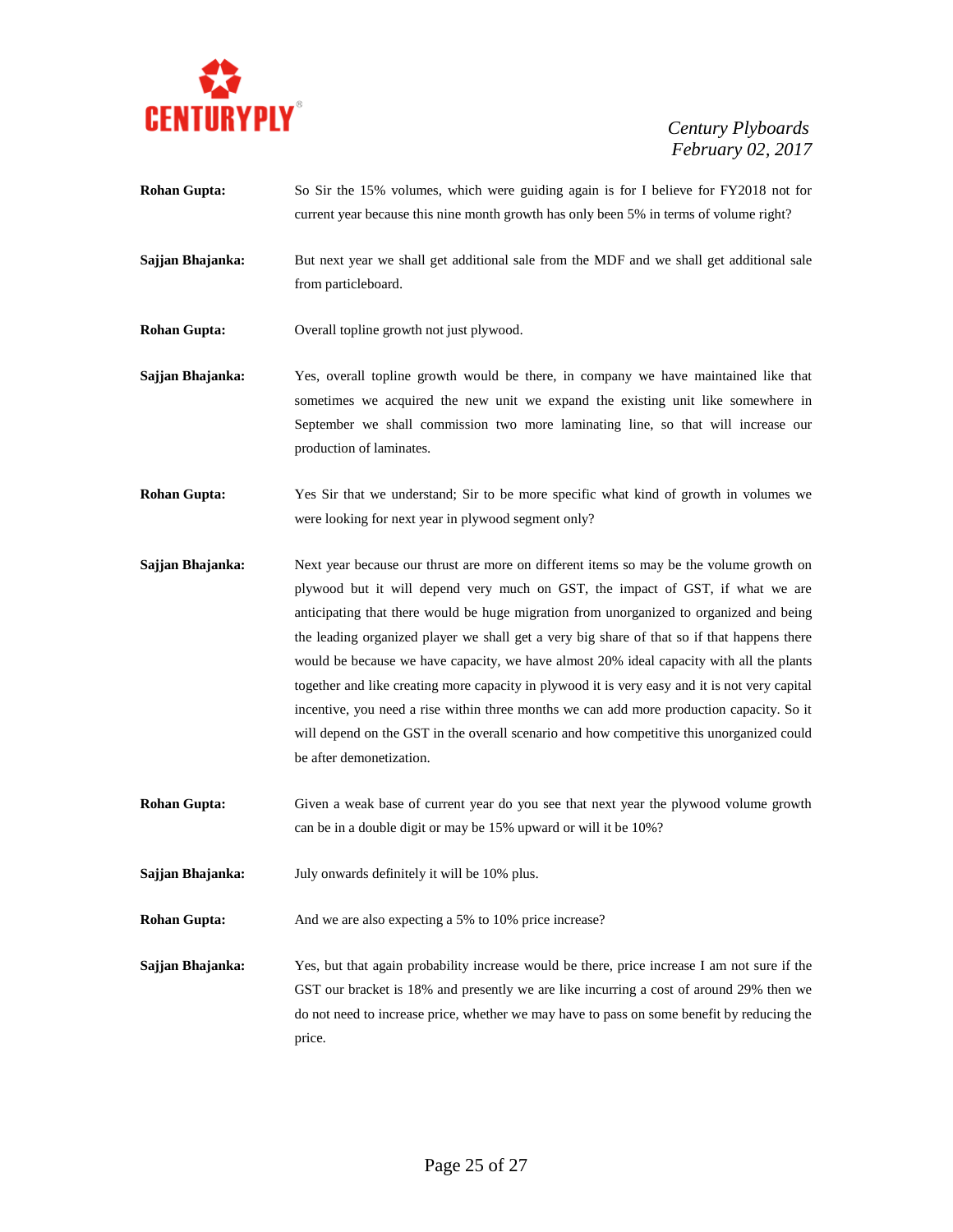

- **Rohan Gupta:** If it is maintained it will be expected by the government all the benefit of the price reduction will be passed on to the end customer, so if we are talking 20% if it is 18% bracket then we are supposed to passed on the whole benefit to the end customer?
- Sajjan Bhajanka: See there are many other costs wages are increasing every year. Government is notifying minimum wages, which are usually 20%-25% more than the previous year so government knows it, and the electricity cost other cost these are also increasing, so we shall be able to explain that if we have 10% benefit 5% we are passing on and for 5% we are absorbing the increased cost.
- **Rohan Gupta:** While the unorganized segment has already taken and do we have to take a significant price increase?
- **Sajjan Bhajanka:** Yes, they have to because as I explained to you out of the total 3,300 units only 100 units are in full duty paying sector so unit wise it is only 3% but volume wise it may be 80% and value wise it may be like 70% but we have like volume share of only 20% with value share of 30% the organized to unorganized.
- **Rohan Gupta:** Sir when you say that next year along with the GST implementation you are looking at 10% plus sort of volume growth what kind of industry growth in a normal scenario you are expecting?
- **Sajjan Bhajanka:** The plywood industry has been growing at a rate of more than 15% last so many years.
- **Rohan Gupta:** So it will grow by same percent in next year also.
- **Sajjan Bhajanka:** Only certain thing would complicate it for us like we shall be able to maintain our plywood growth because of migration from unorganized but there are challenges from the other panel products, like MDF and particleboard and there are some other boards also, so these will pose challenge to us and but again we shall like to grow overall, our plywood should grow, our MDFs should grow, other value added products should grow, laminates should grow so we shall try to maintain the overall growth of the company.
- **Rohan Gupta:** Yes, Sir definitely the growth in other businesses which are relatively new for us can compensate for the growth as far as the plywood is concerned if we are looking at an industry itself can grow 12% to 15% are we looking slightly…
- **Sajjan Bhajanka:** But in future there may be little question mark, because when the MDF gets popularity in India then it will like partly may be it will impact plywood because it has been done all over the world, in Europe, in China.